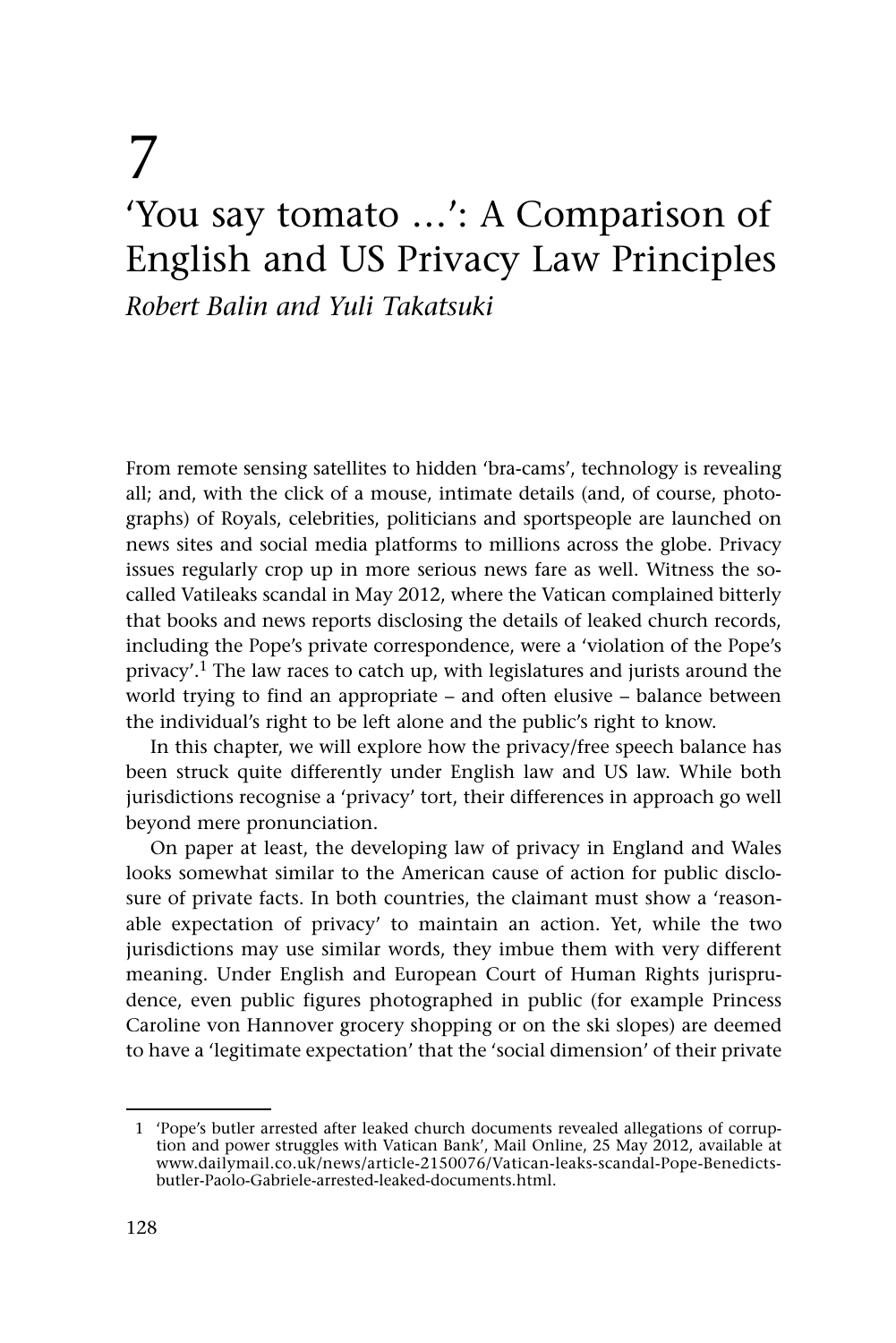**lives will be protected – protection that may extend even to their activities in wholly public spaces.2 This European formulation of the 'privacy' envelope is fundamentally broader than the American view of protectable privacy interests. Under US privacy principles, informed as they are by First Amendment values, '[e]xposure of the self to others in varying degrees is a concomitant of life in a civilized community. The risk of this exposure is an essential incident of life in a society which places a primary value on freedom of speech and of press.'3 As a result, revelations deemed private and actionable in England and Europe, particularly if they occur in public venues, or concern non-intimate facts (yes, the Princess does dress down while grocery shopping), would often not make it out of the starting blocks in the United States.**

**So too, recognising the vital role that a free press plays in democracy, both the English privacy tort and the American private facts claim mandate inquiry into whether publication of the private facts at issue serves a 'legitimate public interest' – or, to use American parlance, is 'newsworthy'. Yet, once again, this seeming similarity ends at the water's edge – with newsworthiness trumping private fact claims in the US (but not necessarily in England, where privacy and free speech are accorded equal weight); and with the courts in the two countries taking markedly different approaches in analysing whether publication of private facts is indeed in the public interest. Lastly, in addition to inherent doctrinal differences, English and US law also differ in the remedies provided in privacy actions: pre-publication injunctions are available (and not uncommon) in English privacy suits, but are exceedingly rare under US First Amendment principles, which prohibit prior restraints on the press in all but the most exceptional circumstances.**

**Ultimately, these differences in English and US law represent inherently differing views about the relative value to be accorded privacy and free expression in a democratic society. Some complain that free speech rides roughshod over important privacy concerns in the US, and just as many decry English privacy law as too claimant-friendly and under-protective of the press. Our purpose in this chapter is not to resolve that debate, but to provide some clarity on where the battle lines have been drawn.**

**<sup>2</sup>** *Von Hannover v Germany (No. 1)* **(2005) 40 EHRR 1, [69].**

**<sup>3</sup>** *Time, Inc. v Hill***, 385 US 374, 388 (1967); see also Restatement (Second) of Torts § 652D cmt b (1977) ('there is no liability for giving further publicity to what the plaintiff himself leaves open to the public eye. Thus he normally cannot complain when his photograph is taken while he is walking down the public street and is published in the defendant's newspaper.'); J McCarthy,** *The Rights of Publicity and Privacy***, § 5:80 at 5- 162 (2nd edn, 2003) ('it is not an actionable disclosure for the press to publish a photograph of a person in a public place'). Compare** *Von Hannover (No. 1)* **(n. 2) at [75] (rejecting the distinction between 'secluded places' and public places as determinant of privacy rights).**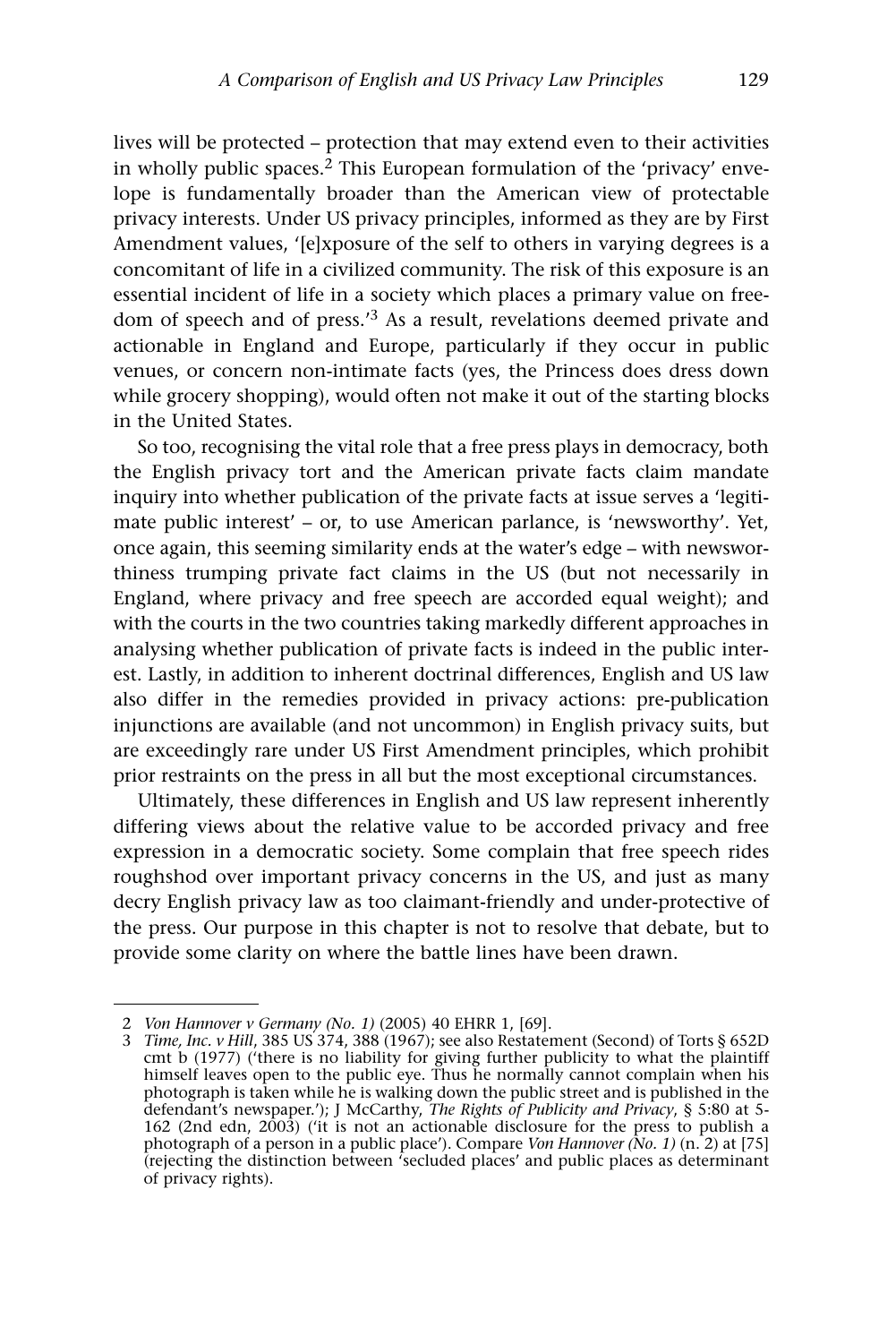# **Historical background**

## **The US perspective**

**While the rebellious American colonies long ago severed allegiance to Albion, they nonetheless eagerly adopted English common law in many areas. Privacy, however, was never one of them. Instead, privacy law developed first in the United States, with England and Wales only recently joining the fray.**

**Almost 125 years ago, Boston lawyers Samuel Warren and Louis Brandeis (later a US Supreme Court Justice), in their famous 1890 Harvard Law Review article, 'The Right to Privacy', cautioned that, without a sensitive legal balancing of public and private interests, 'what is whispered in the closet shall be proclaimed from the house-tops'.4 Complaining (with eerie prescience) that '[i]nstantaneous photographs and newspaper enterprise have invaded the sacred precincts of private and domestic life', Warren and Brandeis called for the creation of a common law right of privacy.5 The courts eventually responded, and by the early 1900s privacy law was born in the United States.** *Pavesich v New England Life Ins. Co.***<sup>6</sup> is often cited as the first US decision expressly to recognise a right of privacy by that name, though the Georgia Supreme Court cited even earlier decisions by US courts that – if not using the 'right of privacy' moniker – nonetheless extended protection to privacy interests.**

**As developed over the last century, privacy law in the US has crystallised into four distinct and well-recognised torts:**

- **1. publication of embarrassing private facts;**
- **2. unwarranted intrusion upon seclusion;**
- **3. false light (a relative of defamation); and**
- **4. commercial misappropriation of name or likeness (also called the right of publicity).<sup>7</sup>**

**<sup>4</sup> S Warren and L Brandeis, 'The Right to Privacy', 4 Harv L Rev 193, 195 (1890–91).**

**<sup>5</sup>** *Ibid.* **As one leading commentator notes, 'frequently cited but seldom read', the Warren/Brandeis article 'single-handedly started a new field of law in the United States': J McCarthy,** *The Rights of Publicity and Privacy***, § 1:11 at 1-12 (2nd edn, 2003). 6 50 SE 68 (Ga 1905).**

**<sup>7</sup>** *See* **Restatement (Second) of Torts §§ 652A–652E (1977); William L Prosser, 'Privacy', 48 Cal L Rev 383, 389 (1960). These privacy torts are created by state law, and not all of the 50 US states recognise all four privacy torts. For example, New York recognises only a claim for non-consensual use of a person's name or picture for advertising or trade (NY Civil Rights Law §§ 50–51), and New York courts have repeatedly held that, other than this one narrow statutory prohibition of commercial misappropriation, there is no common law right of privacy in New York (***Messenger v Gruner + Jahr Printing and Publishing***, 94 NY2d 436, 441 (2000)).** *See also Cain v Hearst Corp.***, 878 SW2d 577, 578 (Tex 1994) (recognising torts of 'intrusion upon seclusion' and 'publicity given to private facts', but declining to recognise a 'false light' privacy tort).**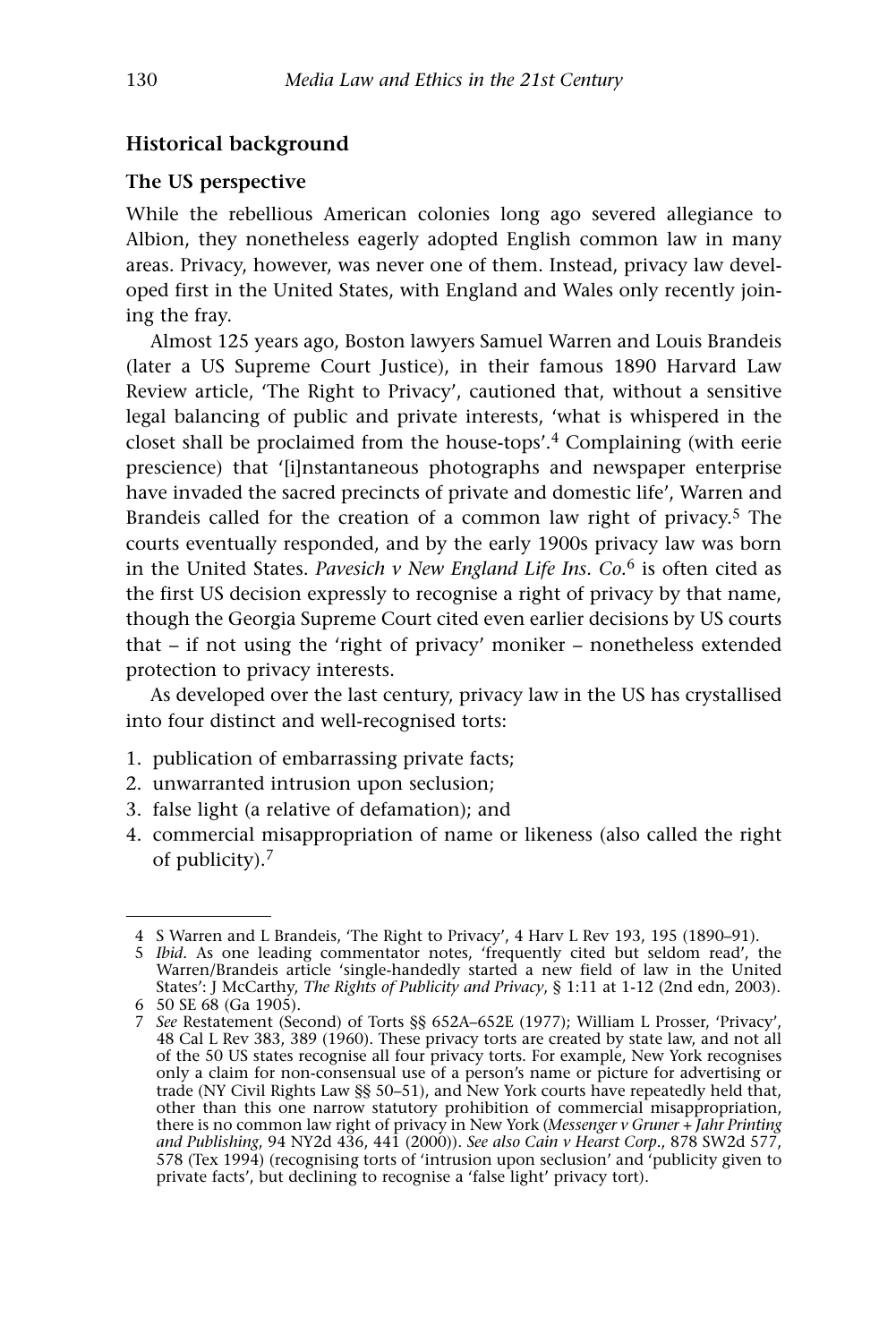**Of these four torts, it is the first two – the private facts claim and the intrusion upon seclusion claim – that most resemble the privacy right that is now developing under English and European Court of Human Rights jurisprudence (at least in terms of the interests sought to be protected).**

**While the formulation of a private facts claim may vary slightly from state to state, generally a media defendant who publishes truthful private facts about a person will be held liable only if revelation of those facts would be 'highly offensive to a reasonable person' and 'is not of legitimate concern to the public'.8 Since lack of legitimate public interest (or newsworthiness) is an essential element of the tort, US courts have repeatedly held that where the published private facts relate to a newsworthy matter this serves as 'a complete bar to liability'.9 Moreover, this bar to liability for publication of newsworthy truthful information is not only a common law limitation, but is compelled by First Amendment principles as well.10**

**Whereas the private facts tort focuses on speech (i.e.** *publication* **of embarrassing private facts), the intrusion upon seclusion tort is concerned with conduct – and, specifically with respect to the press, conduct during the course of newsgathering. Of the four privacy torts, the intrusion claim perhaps best epitomises the 'right to be left alone'.11 The tort prohibits unconsented-to physical intrusions into traditionally recognised private spaces (such as home or hospital room) as well as unwarranted sensory intrusions into private areas, matters and conversations through eavesdropping, wiretapping or photographic spying.12 To prevail, the claimant must**

**<sup>8</sup> Restatement (Second) of Torts § 652D.**

**<sup>9</sup>** *Schulman v Group W Productions, Inc.***, 18 Cal 4th 200, 215 (Cal 1998). Indeed, in their article inviting adoption of a common law right of privacy, Warren and Brandeis noted as their very first limiting principle that '[t]he right to privacy does not prohibit any publication of matter which is of public or general interest' ('The Right to Privacy' at 214);** *see also* **Restatement (Second) of Torts § 652D cmt d ('The common law has long recognized that the public has a proper interest in learning about many matters. When the subject-matter of the publicity is of legitimate public concern, there is no invasion of privacy.')**

**<sup>10</sup>** *Cox Broadcasting Corp. v Cohn***, 420 US 469 (1975) (holding that the First Amendment barred a private facts claim, arising from publication of a rape-murder victim's name obtained from indictment, since criminal proceedings are a matter of 'legitimate concern to the public'); Restatement (Second) of Torts § 652D cmt d (a newsworthiness bar to a private facts claim 'has now become a rule not just of the common law of torts, but of the Federal Constitution as well') (citing** *Cox***);** *Prince v Out Publishing, Inc.***, No. B140475, 2002 WL 7999 at \*8 (Cal Ct App Div 4, Jan 3, 2002) ('newsworthiness is a constitutional defense to, or privilege against, liability for publication of truthful [private] information');** *Virgil v Time, Inc.***, 527 F2d 1122, 1129 (9th Cir 1975) (newsworthiness defence 'is one of constitutional dimension delimiting the scope of the tort'),** *cert. denied***, 425 US 998 (1976). See generally** *Florida Star v BJF***, 491 US 524, 533 (1989) ('if a newspaper lawfully obtains truthful information about a matter of public significance then state officials may not constitutionally punish publication of the information, absent a need … of the highest order') (citation omitted).**

**<sup>11</sup>** *Cooley on Torts* **(2nd edn, 1888), 29.**

**<sup>12</sup>** *See* **Restatement (Second) of Torts § 652B cmt b;** *Schulman***, 18 Cal 4th at 230–32.**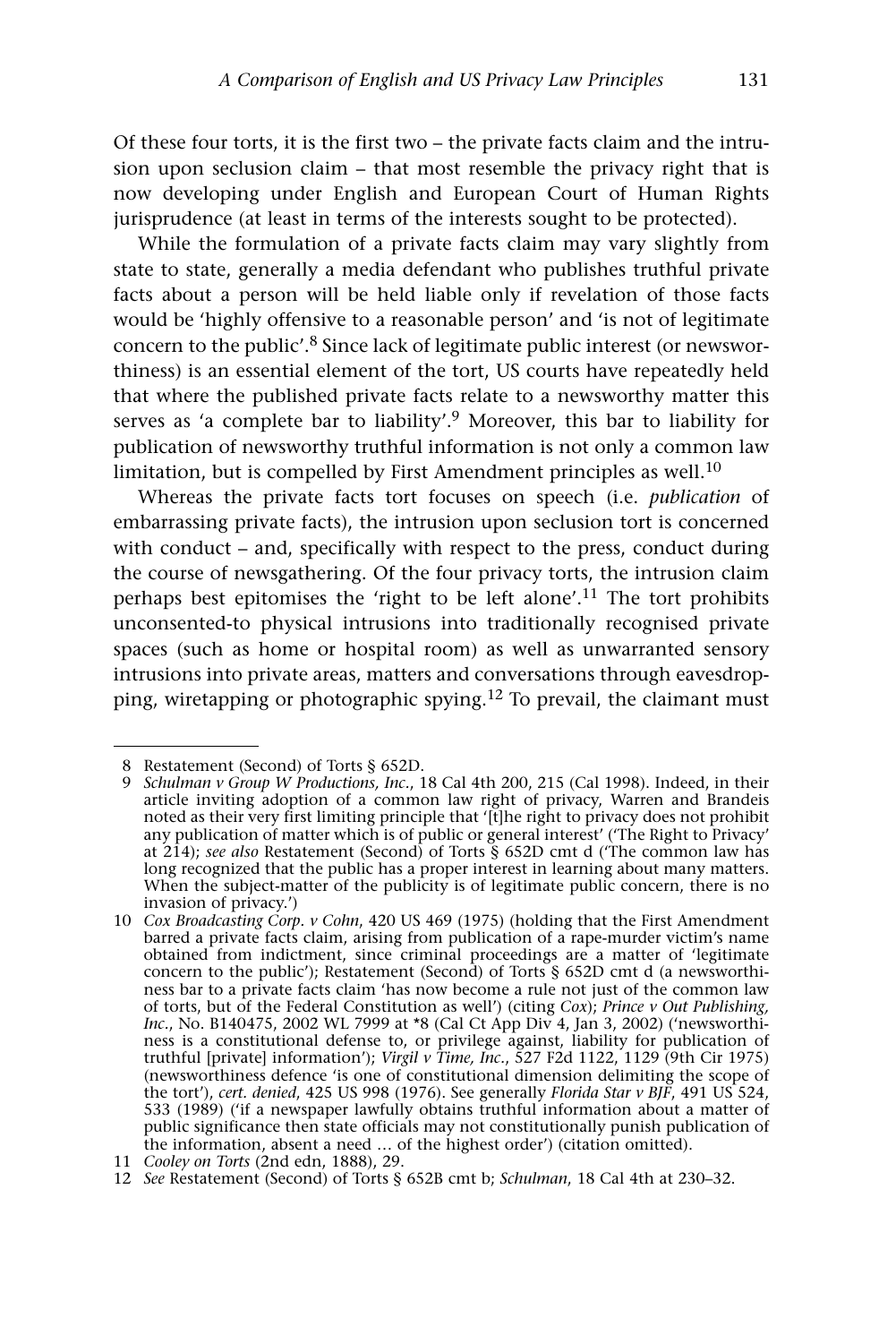**establish that he or she had an 'objectively reasonable expectation of privacy' in the place, conversation or data source, and that the intrusion would be 'highly offensive' to a reasonable person.13**

**Importantly, in stark contrast to developing English and European privacy principles, US law imposes a spatial limitation on the 'zone of privacy' protected by the intrusion tort. Thus, US courts have frequently held that merely photographing a person (whether a public or private figure) in a public place is not an actionable intrusion, 'since he is not then in seclusion, and his appearance is public and open to the public eye'.14 And this 'public space' limitation on the intrusion tort is applied even if the person's presence or activities in public might otherwise be embarrassing. For example, in** *United States v Vasquez***, <sup>15</sup> the court held that videos of women patients entering and leaving an abortion centre were not actionable since they were taken on a public street, and 'no one walking in this area could have a legitimate expectation of privacy'.**

**On the flip side, however, if the press invades a truly secluded conversation or space (such as filming in an emergency ward without consent or peeping through bedroom windows), intrusion liability typically follows. Unlike the publication of private facts tort (where newsworthiness serves as a complete bar under First Amendment principles), the fact that a reporter secures 'newsworthy material' through commission of an intrusion tort does not generally serve as a defense to intrusion claims. As one court has explained, '[t]he reason for the difference is simple: the intrusion tort, unlike that for publication of private facts, does not subject the press to liability for the contents of its publication'.16 As a general rule, the press in its newsgathering activities receives no special First Amendment immunity or exemption from generally applicable laws that govern conduct – such as trespass or wiretap laws for example.17 ('The First Amendment has never been construed to accord newsmen immunity from torts or crimes committed during the course of newsgathering. The First Amendment is not a license to trespass, to steal, or to intrude by electronic means into the**

**<sup>13</sup>** *Ibid.*

**<sup>14</sup> Restatement (Second) of Torts § 652B cmt b (Illustrations); see also J McCarthy,** *The Rights of Publicity and Privacy***, § 5:88 (citing cases);** *Stonum v US Airways***,** *Inc.***, 83 F Supp2d 894, 906 (SD Ohio 1999) ('Photographing an individual in plain view of the public eye does not constitute an invasion of privacy …').**

**<sup>15 31</sup> F Supp2d 85 (D Conn 1998)**

**<sup>16</sup>** *Schulman***, 18 Cal 4th at 240.** *See also* **Nimmer, Melville B, 'The Right to Speak from** *Times* **to** *Time***', 56 Cal L Rev 935, 957 (1968) (asserting that '[i]ntrusion does not raise first amendment difficulties since its perpetration does not involve speech or other expression').**

**<sup>17</sup>** *Cohen v Cowles Media Co.***, 501 US 663, 669 (1991);** *Deitman v Time, Inc***., 449 F2d 245, 249 (9th Cir 1971).**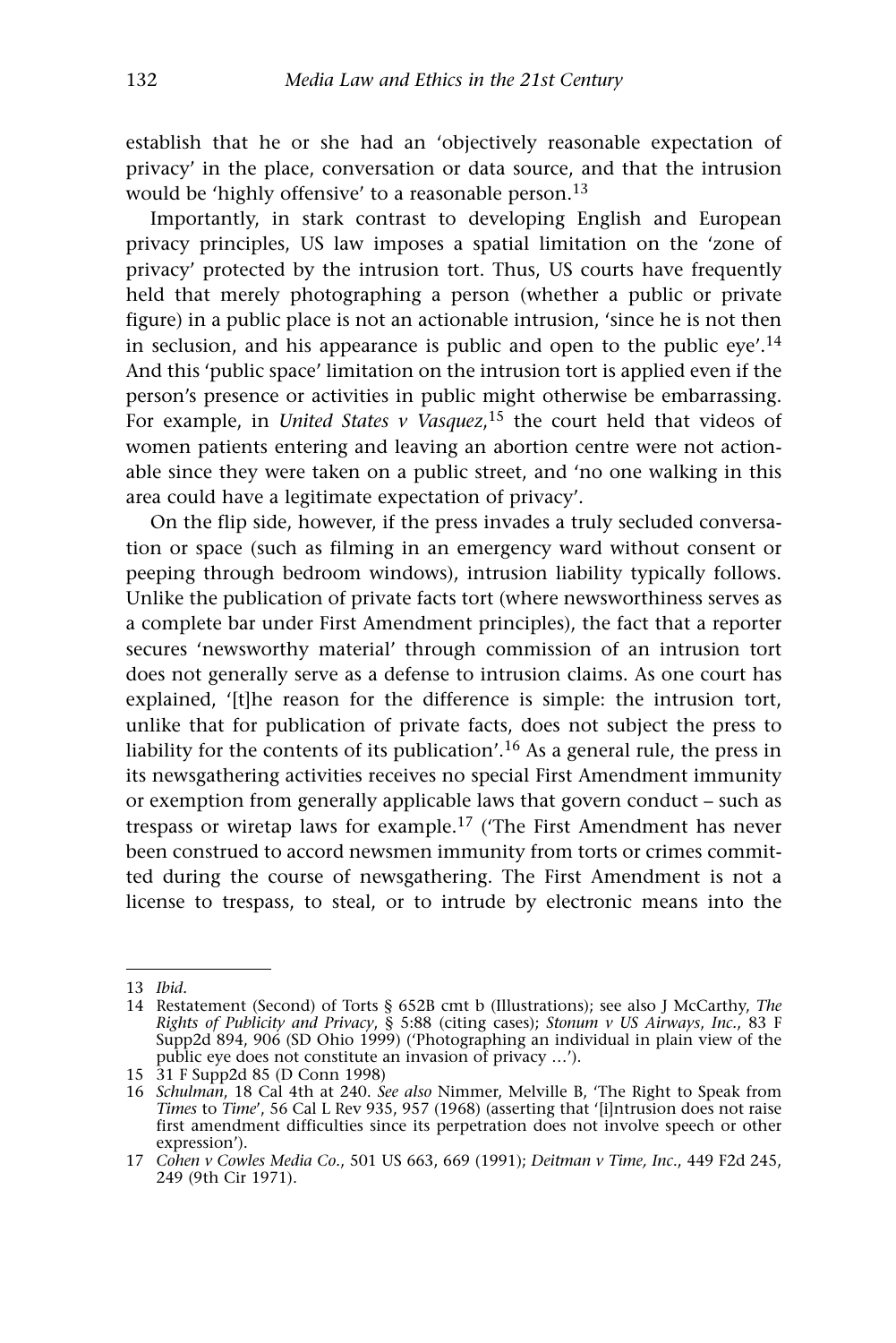**precincts of another's home or office.'18). Nonetheless, the US Supreme Court has also observed that 'without some protection for seeking out the news, freedom of the press could be eviscerated'.19 Accordingly, even though newsworthiness does not of itself bar intrusion claims, some courts – in deciding whether a reporter's alleged intrusion was 'highly offensive' (a required element of the tort) – will take into consideration 'the extent to which the intrusion was, under the circumstances, justified by the legitimate motive of gathering the news'20 (noting that, in considering 'offensiveness' of the intrusion, 'routine … reporting techniques, such as asking questions of people with information (including those with confidential or restricted information) could rarely, if ever, be deemed an actionable intrusion', whereas 'trespass into the home or tapping a personal telephone line … could rarely, if ever, be justified by a reporter's need to get the story') (citations omitted).**

**At bottom, American privacy law, built up over decades, recognises that 'in this sphere of collision between claims of privacy and those of the free press, the interests on both sides are plainly rooted in the traditions and significant concerns of our society'.21 Nonetheless, given the central constitutional role that public discourse plays in the US, even the very court that first adopted the common law privacy right more than a century ago recognised that '[t]he right to privacy is unquestionably limited by the right to speak and print' on 'every matter in which the public may be legitimately interested'.<sup>22</sup> That principle has remained a polestar of American privacy jurisprudence ever since.**

### **The English experience**

**Privacy law in England and Wales has had a chequered past. In contrast to privacy's longstanding jurisprudential foundations in the US, a free-standing right to privacy was not recognised in English law until October 2000, with the entry into force of the Human Rights Act 1998 (HRA 1998).**

**Prior to that, there were one-off cases showing how the courts imperfectly sought to use existing causes of action to engineer some protection for privacy in clear cases of injustice. This approach is epitomised by the case of** *Kaye v Robertson***<sup>23</sup> – which law school professors and lecturers in England cite to illustrate privacy's troubled past. In that case, the claimant**

**<sup>18</sup>** *Dietman v Time, Inc.***, 449 F2d 245.**

**<sup>19</sup>** *Branzburg v Hayes***, 408 US 665, 681 (1972).**

**<sup>20</sup>** *Schulman***, 18 Cal 4th at 237.**

**<sup>21</sup>** *Cox Broadcasting***, 420 US at 491.**

**<sup>22</sup>** *Pavesich***, 50 SE at 74.**

**<sup>23 [1991]</sup> FSR 62.**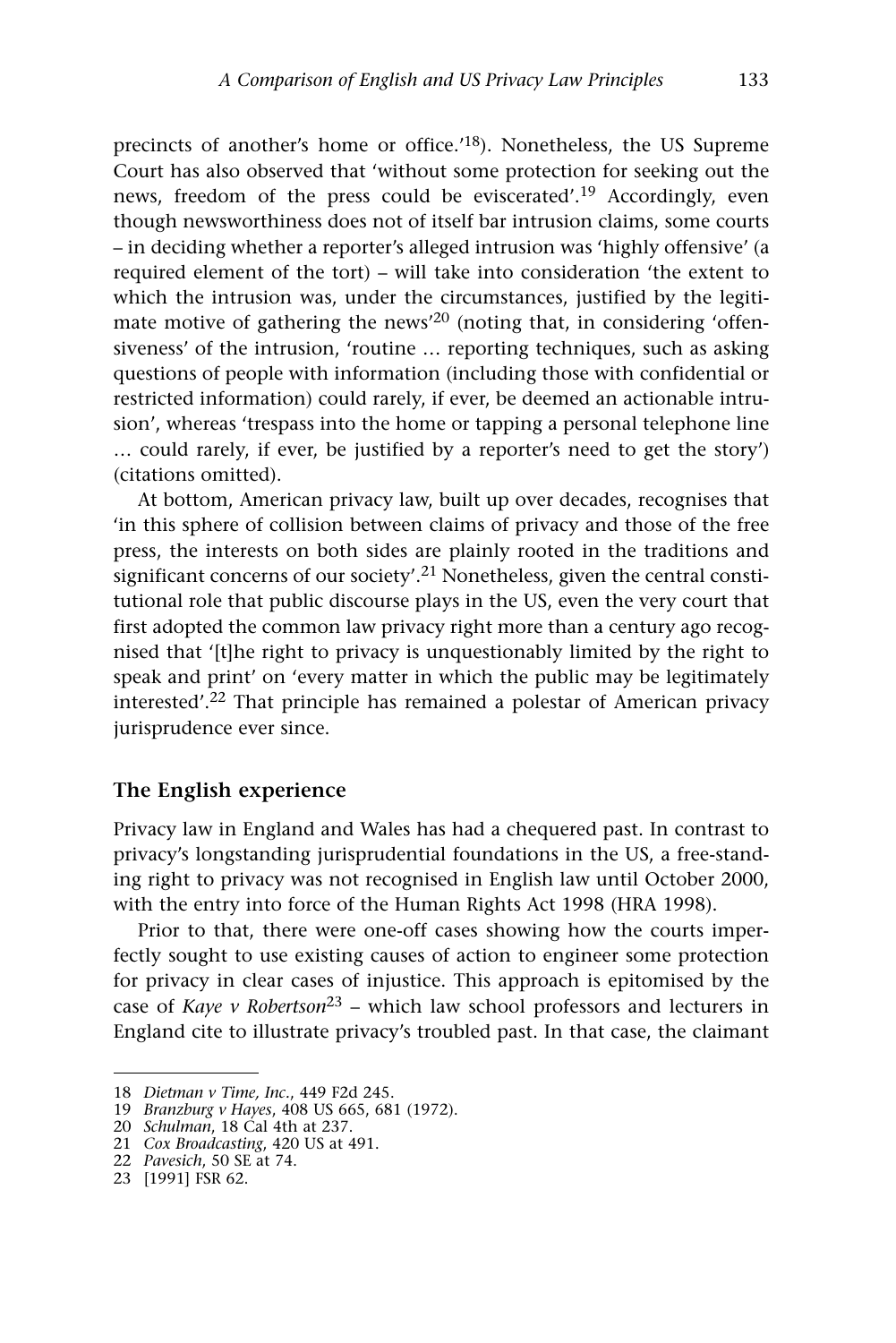**was a well-known actor recovering in hospital from serious head and brain injuries after a piece of wood had pierced his car windscreen during a gale. Ignoring numerous notices in the ward, two journalists from the** *Sunday Sport* **gained access to his private room, took photographs and conducted an 'interview'. Medical evidence showed Mr Kaye was in no fit condition to be interviewed or to give informed consent – amply evidenced by the fact that a quarter of an hour after the journalists had left, Mr Kaye had no recollection of the incident. In its judgment, the Court of Appeal had to accept, reluctantly, that it was powerless to protect Mr Kaye's privacy as there was no basis on which to do so in English law. It had to find instead that the publication would amount to a malicious falsehood insofar as it implied that Mr Kaye had consented to an interview; but this only meant the** *Sunday Sport* **was free to publish the article simply by omitting that implication. Glidewell LJ stated: 'It is well-known that in English law there is no right to privacy, and accordingly there is no right of action for breach of a person's privacy.'24 This one sentence is said to have stultified the development of privacy law in England for many years to come.**

**Following a long period of patchy attempts to piece together protection through other causes of action, the HRA 1998 marked a watershed in English law. The Act incorporated the rights enshrined in the European Convention on Human Rights (ECHR) by providing a mechanism for enforcing them in the English courts and for obtaining remedies for their violation. Among those rights is the right to respect for private and family life (Article 8). The ECHR also recognises the right to freedom of expression (Article 10), and the European Court of Human Rights has frequently recognised the 'essential' role that freedom of expression plays in democratic society.25 It is the tension between these two contrasting rights which has formed the basis of privacy cases in England and Wales ever since.**

**However, it was not the case that the HRA 1998 immediately brought clarity to English law. Following the coming into force of the Act in October 2000, the state of privacy law continued to be the subject of uncertainty and serious controversy. First, there was a 'teething period' of several years in which it was not even clear whether invasions of privacy were actually actionable between private parties and, if so, how. This somewhat fundamental issue was not wholly clarified until** *Campbell v MGN Ltd***<sup>26</sup> in which the House of Lords confirmed the 'horizontal effect' of the HRA 1998.27 It**

**<sup>24</sup>** *Ibid.* **p. 66.**

**<sup>25</sup> See e.g.** *Axel Springer AG v Germany* **[2012] ECHR 227, [78].**

**<sup>26 [2004] 2</sup> AC 457.**

**<sup>27</sup> See, e.g.,** *Rio Ferdinand v MGN Ltd* **[2011] EWHC 2454 (QB) at 39 ('Although at first sight, Article 8 [of the ECHR] appears to be directed at interference by the State in a person's private life, it is now beyond argument that it also encompasses a positive**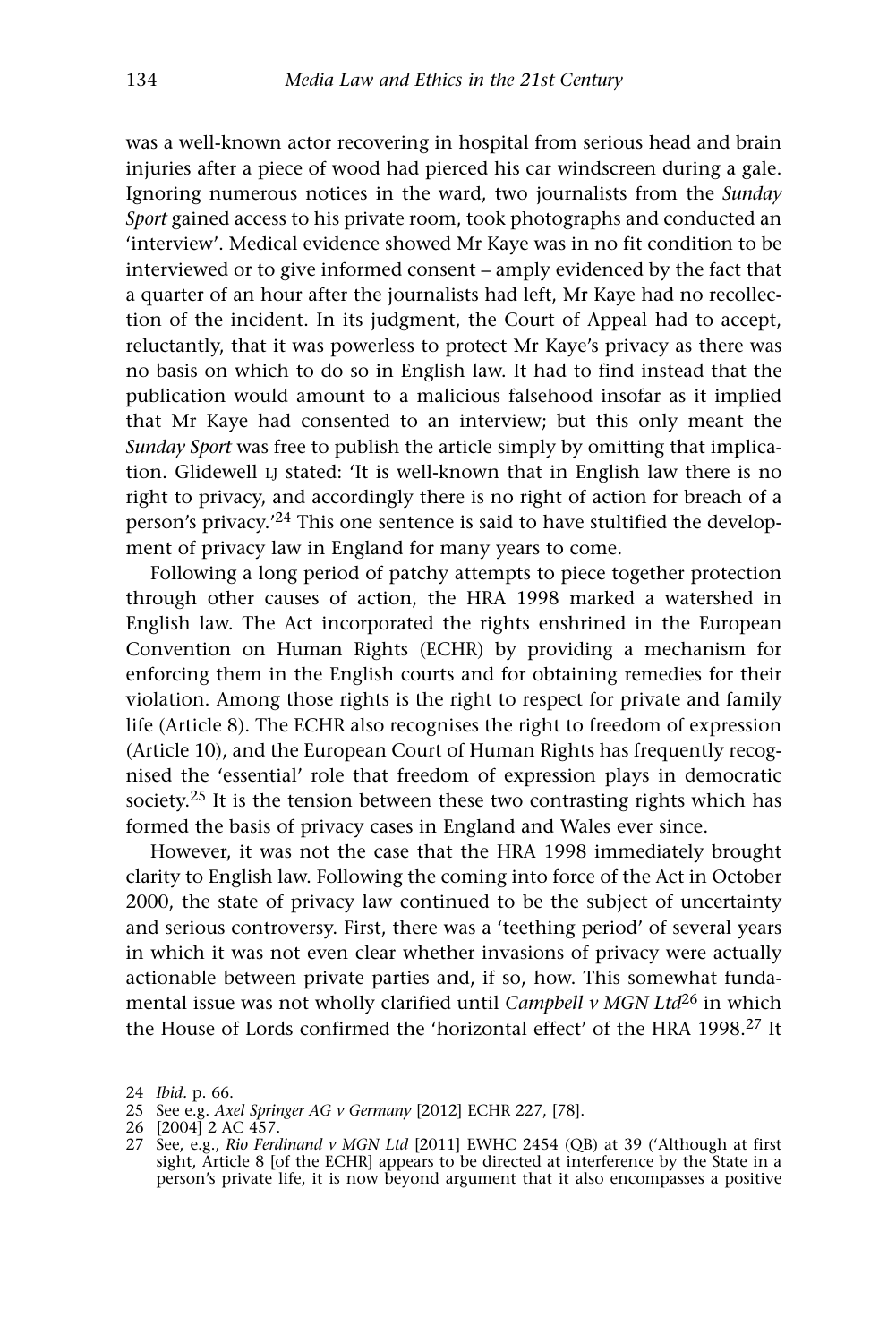**further outlined the new action for 'misuse of private information' and interpreted it as an extension (and renaming) of the old cause of action for breach of confidence.**

**Even after** *Campbell,* **legal certainty did not follow suit. A flood of litigation followed, in which the essential principles emerged and the battle lines of Articles 8 and 10 were argued, and reargued, drawn and redrawn. From this welter of lawsuits has emerged an impressive compendium of English privacy decisions.**

**As to the controversy this area of law has generated, there are few areas of English law that have been the subject of greater scandalisation and public debate. Many in the UK will recall the spring of 2011 in which the British press became absolutely consumed by the issue of the rich and famous using interim injunctions to suppress publication of information about their personal lives. The issue was brought into sharp focus when an anonymous Twitter user claimed to reveal details of a number of injunctions and 'super-injunctions' sought by celebrities, including footballers and actors, which the UK press was absolutely prohibited from disclosing. A super-injunction is a type of injunction that prohibits the press and others from revealing, not only the facts of the case, but even that an injunction has been issued. Editorials in UK newspapers decried privacy injunctions as an oppressive restraint on freedom of expression and denounced the creation of privacy law by judicial precedent. Politicians also got involved. Prime Minister David Cameron said publicly that he felt 'uneasy' about judges granting injunctions to protect the privacy of powerful individuals.**

**A report by a judicial committee led by the Master of the Rolls, Lord Neuberger, on the issue of super-injunctions reported in May 2011, concluding that really very few actual super-injunctions had probably ever been granted. Yet the report did not get the public coverage it merited considering the furore that had preceded it.**

**Since the 'super-injunction spring' of 2011, the unrest has not abated and the issue of privacy continues to be ever-present. In the summer of 2012 it was the turn of the press to come into the firing line, with the closure of the** *News of the World* **following the scandal over voicemail interceptions by its reporters (or, as more colloquially etched in the public mind, the 'phone-hacking scandal'). The Leveson Inquiry ensued, the terms of reference of which were to scrutinise the culture and ethics of the press as a whole, but Leveson LJ in his Part 1 Report raised clear concerns about the attitude of the press toward celebrities, observing, for example, that, 'Where**

**obligation [by the State] to put in place a system to protect an individual's private life from interference by non-state entities such as the media …').**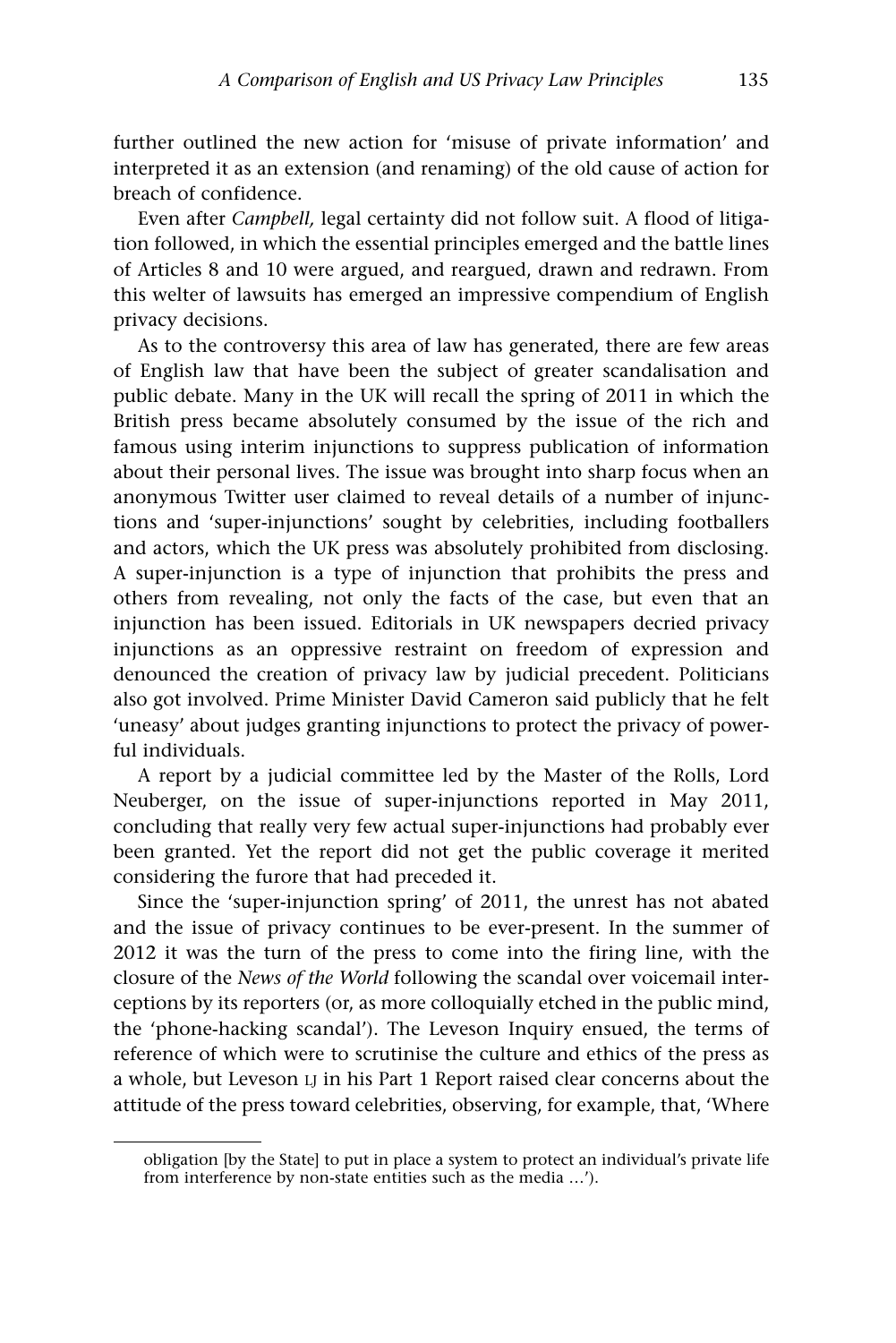**there is a genuine public interest in what they are doing, that is one thing; too often, there is not.' He recommended a further tightening of the Data Protection Act 1998 and a review of the damages available in data protection, privacy and breach of confidence cases.**

**So where does this leave the development of privacy law in England and Wales? In some ways it can be said that the law of privacy is in fairly stable condition considering the quite radical changes it has endured in its relatively short lifetime. There has tended to be a 'wait and see' attitude by English lawyers to privacy law, but the law is in fact relatively well established now and unlikely to see dramatic change. The key tests and legal principles to be applied are very settled. As has been the case for some time in the US, English privacy law may finally have grown up.**

## **Never the twain shall meet?**

**As Oscar Wilde once observed of the former colonies, 'we really have everything in common with America nowadays except, of course, language.'28 When it comes to privacy law, however, it may be just the opposite. While the courts of both countries use virtually identical terminology in adjudicating privacy claims – a 'reasonable expectation of privacy' versus a legitimate 'public interest' in disclosure – this similarity in legal lexicon masks a real divide in philosophical approach. Some of these differences are obvious, others less so. But they are ultimately outcome determinative in many cases.**

# **Notions of privacy**

**Even at the starting point, the US and the UK do not set off from the same foot. Notions of what is considered 'private' are considerably broader in England and Europe than in the United States. Several cases exemplify this. Notably, in** *Von Hannover v Germany (No. 1)***, <sup>29</sup> the European Court of Human Rights held that the Article 8 privacy rights of Monaco's Princess Caroline (a darling of European gossip magazines) had been breached by the failure of the German courts to prohibit publication of photographs showing her engaged in quite ordinary activities in public and 'semi-public' places (shopping, in a restaurant, playing sports, visiting a horse show). Rejecting the German courts' view that privacy rights do not ordinarily extend beyond 'secluded places', the European Court of Human Rights held that, 'anyone, even if they are known to the general public, must be able to**

**<sup>28</sup> Oscar Wilde,** *The Canterville Ghost* **(1882).**

**<sup>29 (2005) 40</sup> EHRR 1.**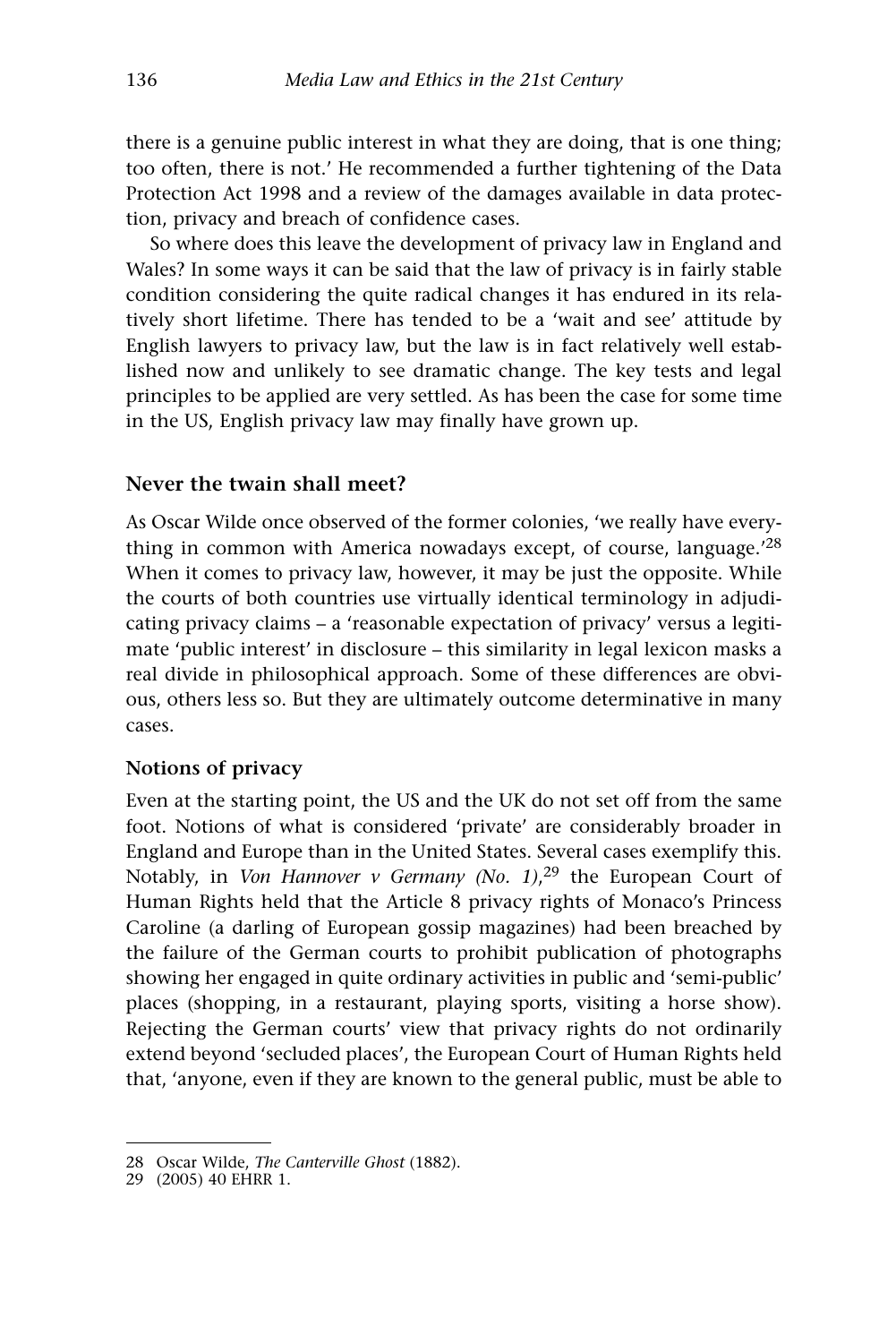**enjoy a "legitimate expectation" of protection of and respect for their private life'.<sup>30</sup> Underlying the Court's ruling was the expressed concern that 'photos taken in the tabloid press are often taken in a climate of continual harassment which induces in the person concerned a very strong sense of intrusion into their private life or even of persecution'.31 So too, in England, the Court of Appeal in** *Murray v Big Pictures (UK) Ltd***<sup>32</sup> held that it was at least arguable that JK's Rowling's infant son had a reasonable expectation of privacy in respect of photographs of him being pushed down a public street in a pram, noting that:**

**the law should indeed protect children from intrusive media attention, at any rate to the extent of holding that a child has a reasonable expectation that he or she will not be targeted in order to obtain photographs in a public place for publication.33**

**These and other decisions reflect the prevailing view in England and Europe that privacy law protects not only intimate facts and activity in secluded places, but a broader right 'to control the dissemination of information about one's private life' as an inherent aspect of 'human autonomy and dignity'.<sup>34</sup>**

**In English law, the preliminary question of whether the claimant has a 'reasonable expectation of privacy' (the 'first-stage test') is essentially factsensitive. Although there is a notional 'threshold of seriousness' (see for example** *Wood v Commissioner of Police for the Metropolis***35), it has not been applied consistently by the courts. For instance, in** *Trimingham v Associated Newspapers Ltd***, <sup>36</sup> which involved news reports about Cabinet Minister Chris Huhne's extramarital affair with Carina Trimingham (his election campaign press officer), Ms Trimingham – who had herself been in a civil partnership with a woman and had deceived her civil partner – complained about press disclosures of her sexual orientation and publication of photographs from her civil partnership ceremony. The court, however, held that she had no reasonable expectation of privacy with respect to her sexual orientation, given her public civil partnership and her affair with Mr Huhne, and that the photos likewise disclosed no private information. By**

**35 [2010] 1 WLR 123 at [22]–[23].**

**<sup>30</sup>** *Ibid.* **at [69].**

**<sup>31</sup>** *Ibid.* **at [59].**

**<sup>32</sup> [2008] 3 WLR 1360.**

**<sup>33</sup>** *Ibid.* **at [57].**

**<sup>34</sup>** *Campbell v MGN Ltd* **[2004] 2 AC 457 at [51] (per Lord Hoffman).** *See also ibid. a***t [124] (publication of a photograph showing Naomi Campbell on a public street outside a drug addiction therapy clinic constituted a 'gross interference with her right to respect for her private life') (per Lord Hope).**

**<sup>36 [2012]</sup> EWHC 1296 (QB).**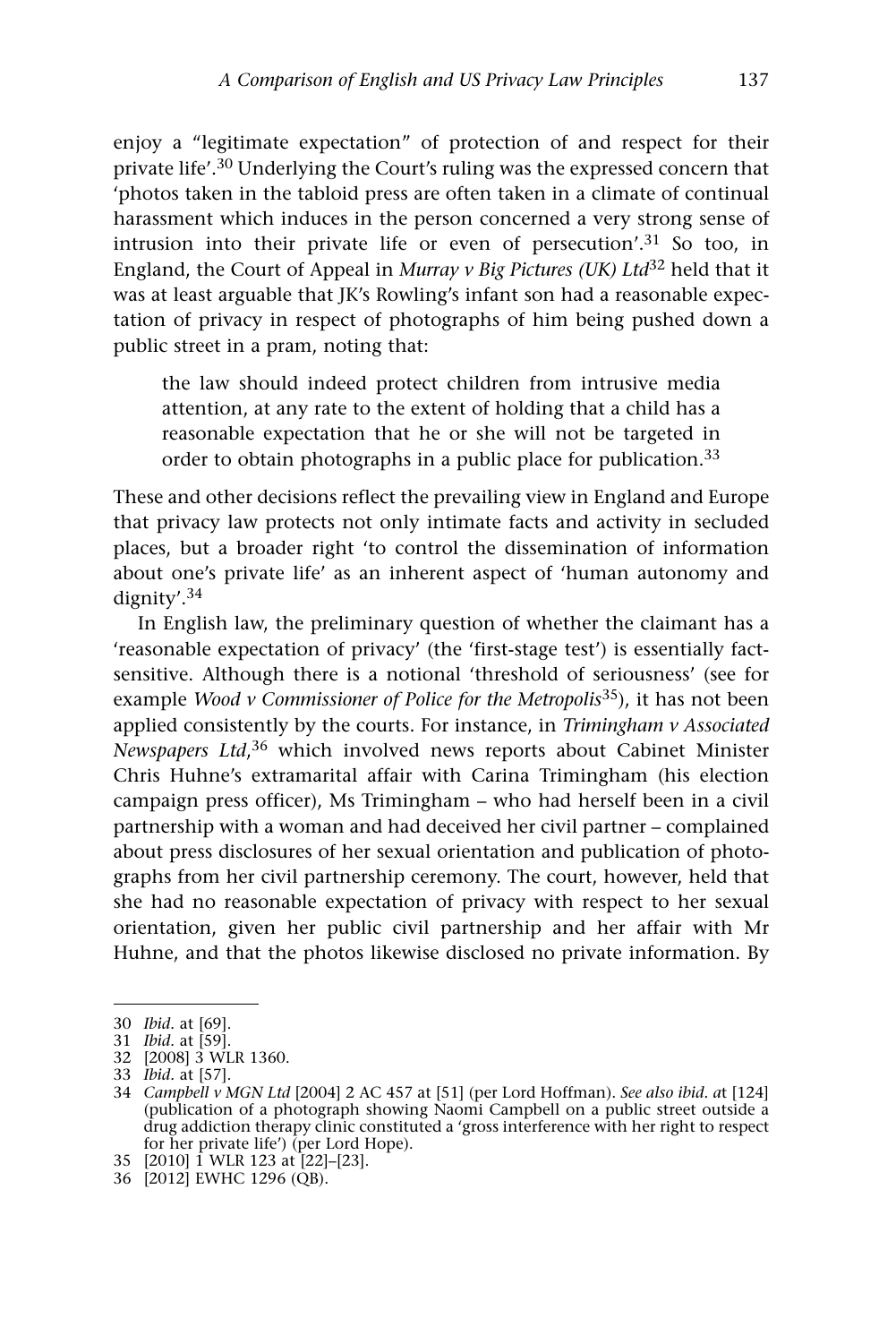**contrast, in** *AAA v Associated Newspapers Ltd***, <sup>37</sup> the court found that even though there was, on balance, a public interest in allegations that a wellknown politician had fathered a child out of wedlock, press publication of photos of the child infringed the child's Article 8 privacy rights and damages of £15,000 were ordered against the defendant. The** *AAA* **decision echoes an earlier ruling by the European Court of Human Rights that, even where an infant's photo reveals no private information, nor anything potentially embarrassing, that does not prevent there being an infringement of the child's Article 8 right of privacy.38**

**It is clear that a great deal of information which would pass the threshold of Article 8 in European and English law would simply not be deemed private under US law. An example of these contrasting approaches can be seen in the factually similar cases of** *RocknRoll v News Group Newspapers***<sup>39</sup> and** *Prince v Out Publishing, Inc***. <sup>40</sup> In the former English case, the claimant, who was married to the actress Kate Winslet, brought a privacy claim over photographs taken at a private party, some of which showed him partially naked. The photographs could be viewed by his approximately 1,500 'friends' on Facebook. The English courts nonetheless held that the claimant had a reasonable expectation of privacy in respect of the photographs and that his Article 8 rights were 'plainly engaged'. In the US case, the plaintiff brought an intrusion upon seclusion claim based on publication of photographs showing him dancing naked from the waist up at a private dance club in Los Angeles, which was attended by at least 1,000 people. Affirming the lower court's dismissal of the suit, the California appeals court ruled that Mr Prince simply could not establish an 'objectively reasonable expectation of seclusion or solitude in the place' necessary for an intrusion claim.<sup>41</sup>**

**In the United States, as in England, 'seclusion' and the expectation of privacy are relative, not absolute concepts. This notion of 'limited privacy recognizes that although an individual may be visible or audible to some limited group of persons, the individual may nonetheless expect to remain secluded from other persons and particularly from the world at large'.<sup>42</sup> Thus, for example in** *Sanders v American Broadcasting Co.***, <sup>43</sup> the California Supreme Court ruled that an employee could have a reasonable expectation**

**<sup>37</sup> [2013] EMLR 2 (upheld by the Court of Appeal [2013] EWCA Civ 554).**

**<sup>38</sup>** *Reklos and Davourlis v Greece* **[2009] ECHR 200. On the issue of infant photographs, see also** *Murray v Express Newspapers* **[2009] Ch 481.**

**<sup>39 [2013]</sup> EWHC 24 (Ch).**

**<sup>40</sup> 2002 WL 7999.**

**<sup>41</sup>** *Ibid.* **at [59].**

**<sup>42</sup>** *Medical Laboratory Management Consultants v American Broadcasting Companies, Inc.***, 306 F3d 806, 815 (9th Cir 2002).**

**<sup>43 20</sup> Cal 4th 907 (Cal 1999).**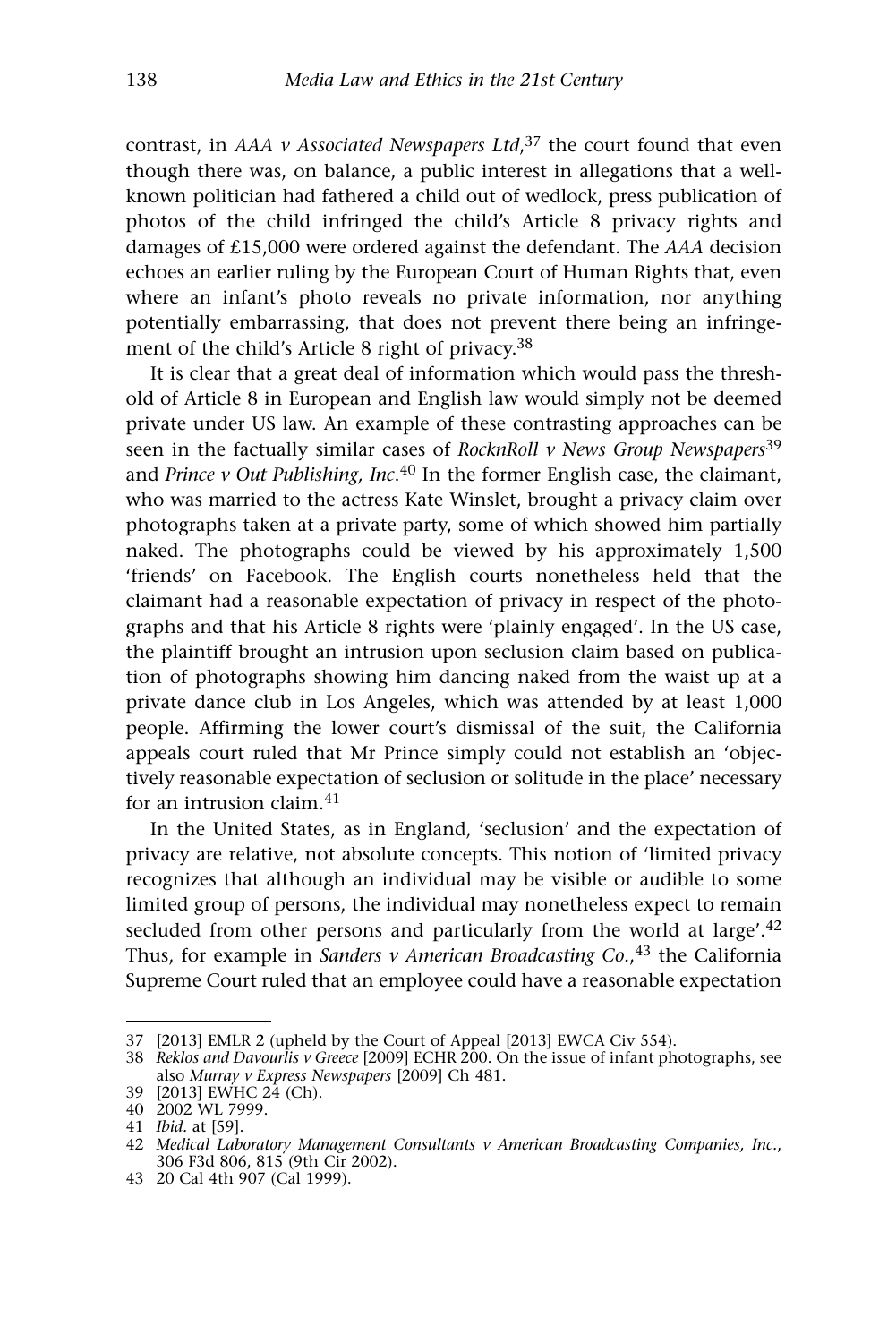**of privacy from undercover news filming of his conversations at his private workplace even though he could be overheard by others in the vicinity. Yet, unlike the much broader Article 8 principles that extend an individual's expectations of privacy into** *public* **settings, American courts have consistently held that the press 'is subject to no liability for giving further publicity to that which plaintiff leaves open to the public eye'.44**

**It is clear that, in both England and the United States, the law seeks to protect individuals from 'the invasion of some "zone of privacy" which is entitled to be immune from the prying of others'.45 It is equally clear that the two jurisdictions define that 'zone of privacy' very differently.**

#### **Legitimate public interest**

**Both English law and the American private facts tort also compel consideration of whether disclosure of private information furthers a 'legitimate public interest'. But it is particularly here where the two legal systems are separated by a common language.**

#### *To balance or not to balance? That is the question*

**Perhaps the most fundamental distinction between the English and American approach is the relative weight courts in the two nations accord to free expression rights in privacy litigation – a difference that flows in part from their different constitutional charters.**

**Under the European Convention of Human Rights (ECHR),** *both* **privacy (Article 8) and free expression (Article 10) are recognised as fundamental rights. Neither right has priority over the other. In English privacy actions, once the claimant has established that he or she has a 'reasonable expectation of privacy' in the material at issue (thereby engaging Article 8), the media may raise as a defence that publication of that private material is nonetheless 'in the public interest', thereby engaging their Article 10 freedom of expression rights (what English courts call the 'second stage'). But even if the defendant shows that publication is in the public interest, that does not end the inquiry. Instead, the court must then balance these two conflicting rights, with an 'intense focus' on the facts of the particular case, to determine which right should prevail in that case.46**

**<sup>44</sup>** *Machleder v Diaz***, 801 F2d 46, 59 (2d Cir 1986) (citation omitted);** *see also Wilkins v National Broadcasting Co.***, 71 Cal App 4th 1066 (1999) (the plaintiff had no reasonable expectation of privacy where undercover reporters videotaped him on the open patio of public restaurant).**

**<sup>45</sup> J McCarthy,** *The Rights of Publicity and Privacy***, § 5:88 at 5-192.**

**<sup>46</sup>** *In re S (A Child)* **[2004] UKHL 47, [17];** *Ferdinand v MGN Ltd* **[2011] EWHC 2454 at [61];** *McKennitt v Ash* **[2008] QB 73 at [46].**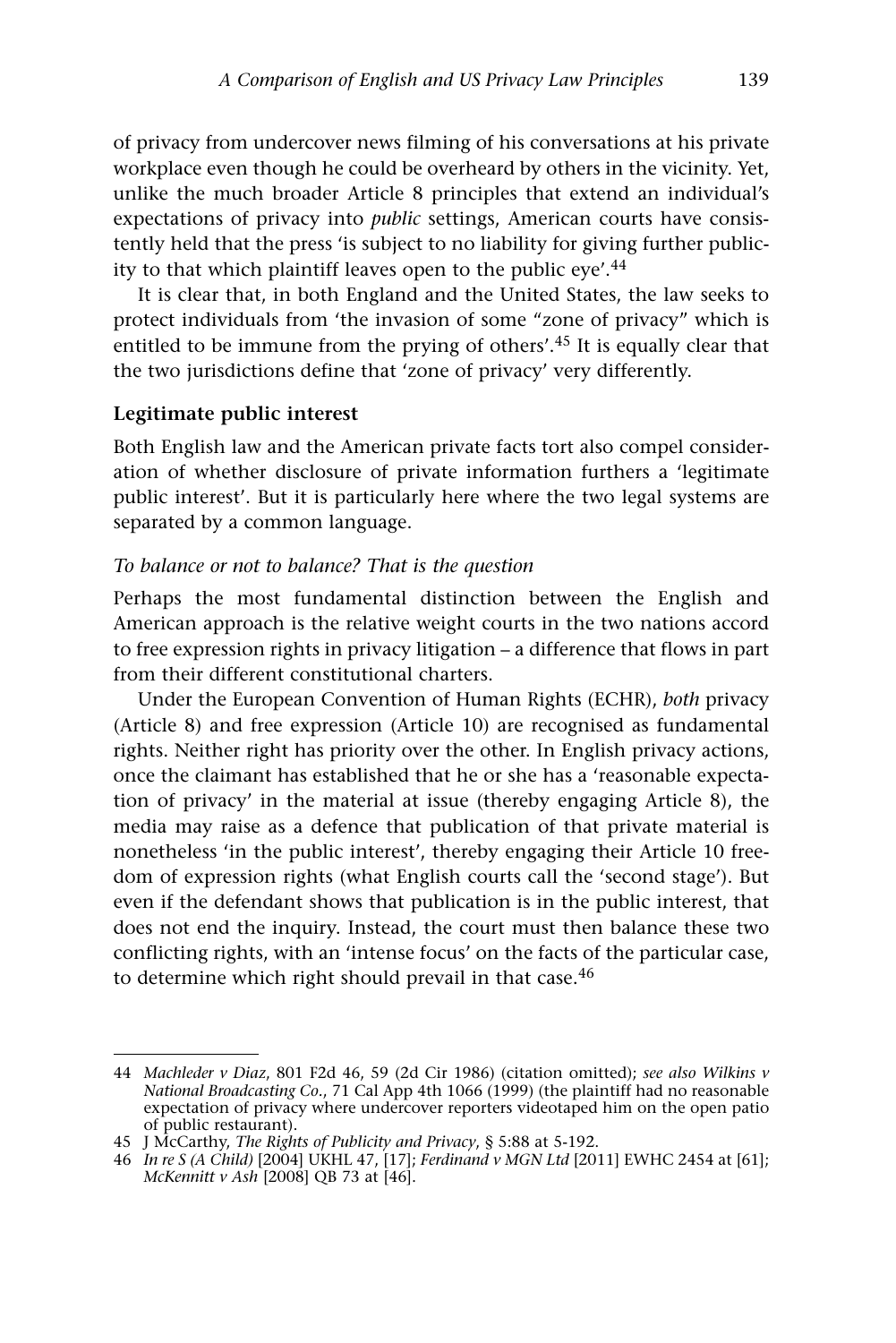**Unlike Article 8 of the ECHR, the US Constitution does not set forth a 'privacy' right that may be invoked by privacy claimants in civil tort litigation.<sup>47</sup> While long protected under American common law, privacy simply does not have the same constitutional pedigree as free speech does under the First Amendment. Thus, if a US court finds that publication of private facts relates to a matter of legitimate public concern (i.e. is newsworthy), that serves as a First Amendment (as well as common law) privilege mandating dismissal of the privacy claim.48 In other words, in contrast to the approach taken in Europe and England, 'under the federal Constitution [in the US] newsworthiness is a complete bar to liability,** *rather than merely an interest to be balanced against private … interests***'***.* **49**

**Nonetheless, as one US court has noted, 'a certain amount of interestbalancing** *does* **occur in deciding whether material is of legitimate public concern'.<sup>50</sup> For example, in determining whether truthful private facts are newsworthy (thus privileging their publication), California courts have traditionally considered 'a variety of factors, including the social value of**

**Unlike the federal constitution, some** *state* **constitutions have been held to create a civil invasion of privacy claim between private parties.** *See* **J McCarthy,** *The Rights of Publicity and Privacy***, § 5:54 at 5-96 (citing cases). But, because the national Constitution is supreme under principles of American federalism, a finding that speech is newsworthy and, hence, protected under the First Amendment trumps private facts claims** *regardless* **of whether those privacy claims arise under state common law, the state constitution or both. See, e.g.,** *Schulman***, 18 Cal 4th at 227.**

**<sup>47</sup> The US Supreme Court has in a few cases applied the term 'privacy' as a short-hand reference for a cluster of various constitutional rights of citizens against unwarranted** *governmental* **intrusion – for example, government intrusion into a woman's reproductive and contraceptive decisions, or unreasonable searches and seizures in the home. See, e.g.,** *Griswold v Connecticut***, 381 US 479, 484 (1965) (Douglas, J). But courts have consistently observed that this constitutional right of privacy applies only against government intrusion, and may not be invoked by tort claimants in invasion of privacy litigation against the press or other private-party defendants. See, e.g.,** *Rosenberg v Martin***, 478 F2d 520, 524 (2d Cir 1973) (Friendly, J);** *Polin v Dun &* **Bradstreet***, Inc.,* **768 F2d 1204, 1207 (10th Cir 1985);** *Hall v Post***, 323 NC 259, 372 SE2d 711, 713 (NC 1988);** *Delan by Delan v CBS, Inc.***, 91 AD2d 255, 260, 458 NYS2d 608, 614 (2d Dept 1983);** *see also* **J McCarthy,** *The Rights of Publicity and Privacy***, § 5:54; Felcher and Rubin, 'Privacy, Publicity and the Portrayal of Real People by the Media', 88 Yale LJ 1577, 1584, n. 42 (1979).**

**<sup>48</sup> See, e.g.,** *Nobels v Cartwright,* **659 NE2d 1064, 1075 (Ind App 1995) ('If a matter is determined to be of legitimate public interest, the disclosure or publication of information about that matter is said to be privileged under the First Amendment. … [T]he public's legitimate interest in the individual to some reasonable extent includes publicity given to facts about the individual that would otherwise be purely private.');** *Schulman***, 18 Cal 4th at 227 ('the publication of truthful, lawfully obtained material of legitimate public concern is constitutionally privileged and does not create liability under the private facts tort');** *Campbell v Seabury* **Press, 614 F2d 395, 397 (5th Cir 1980) ('[t]he First Amendment mandates a constitutional privilege');** *Prince,* **2002 WL 7999** at \*9 ('[t]he newsworthiness defense applies to bar a plaintiff's cause of action for inva**sion of privacy based on publication of private facts'); see also cases cited in notes 10 and 11 above.**

**<sup>49</sup>** *Schulman***, 18 Cal 4th at 227.**

**<sup>50</sup>** *Ibid.* **(emphasis in original).**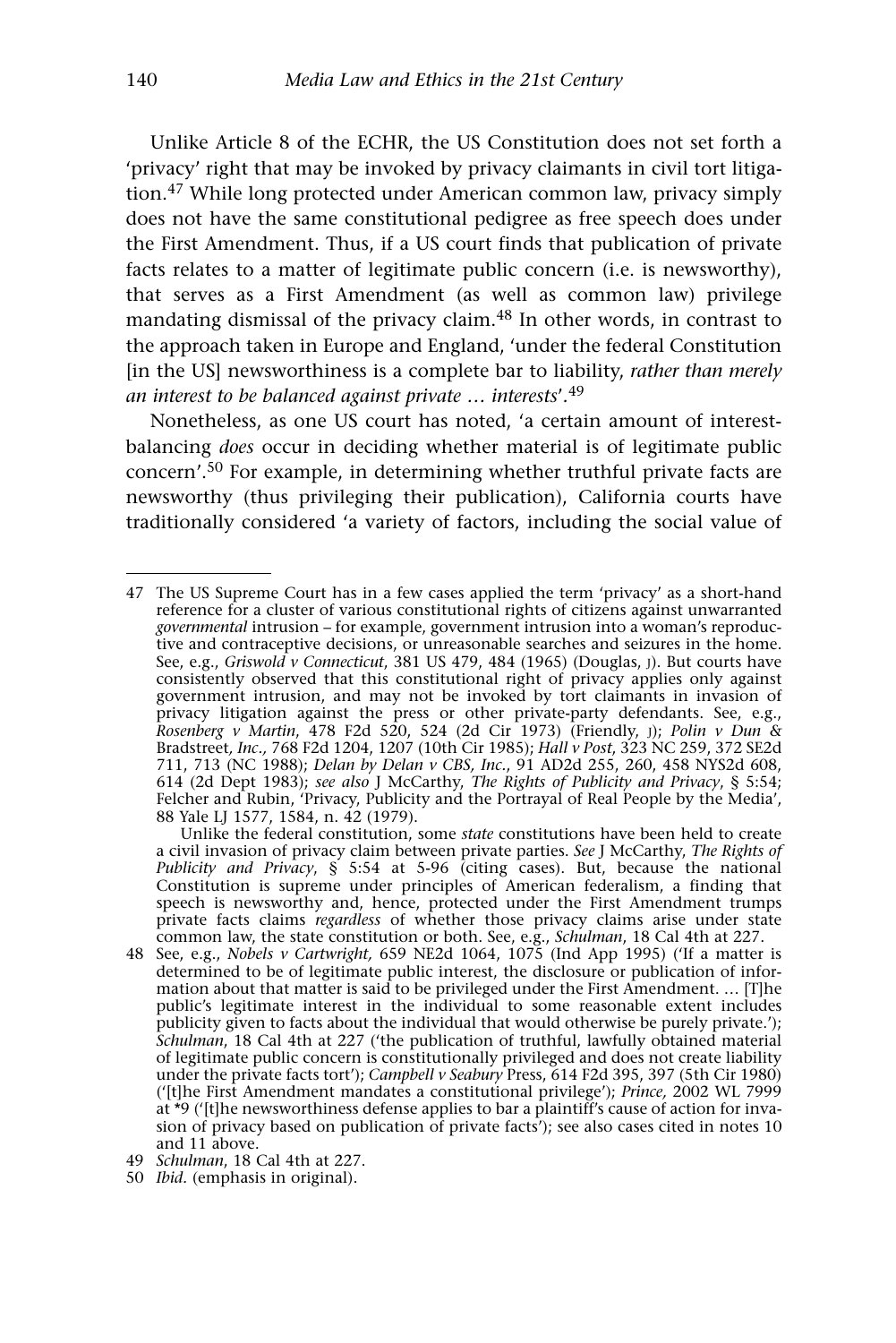**the facts published, the depth of the article's intrusion into ostensibly private affairs, and the extent to which the [claimant] voluntarily acceded to a position of public notoriety [i.e. is a public figure]'.51**

**It could be argued that the** *same* **balancing of privacy and speech interests takes place in the UK and US, merely at a different level of abstraction. But we believe that would be a mistaken view. The very formulation of competing first principles indicates that, from the outset, the two jurisdictions assign** *different* **weight to freedom of expression. Thus, in England and Wales, 'it has to be accepted that any rights of free expression, as protected by Article 10, … must no longer be regarded as simply "trumping" any privacy rights that may be established';52 while, in the US, '[w]hen the subject matter of the publicity is of legitimate public concern, there is no invasion of privacy'.53 Freedom of expression is thus accorded greater weight in the US than in the UK. Indeed, this fundamental difference of approach is highlighted by the fact that, in privacy actions in the UK, publication on a matter of public interest is a 'defence' (with the burden of proof on defendant), whereas, in the US, it is typically referred to as a First Amendment 'privilege' (with the burden on the claimant, as an element of the private facts tort, to establish lack of newsworthiness).54**

**In short, under the English approach, even disclosures on matters of great public importance may not necessarily prevail over privacy rights if those privacy interests are particularly weighty. In the US, by contrast, '[n]ewsworthiness is the rock on which most privacy claims founder'.55**

# *Defining 'legitimate public interest': Of vapid tittle-tattle and deference to editorial judgement*

**In addition to taking different approaches to the fundamental question of how to strike the balance between privacy and free expression interests, English and US courts also differ in how they define and determine matters of 'legitimate public interest' – though there are surely similarities as well.**

**How to assess whether publication of intimate private facts is in the 'public interest' (or, in American lexicon, is 'newsworthy') is a notoriously**

**<sup>51</sup>** *Kapellas v Kofman***, 1 Cal 3d 20, 36 (1969);** *see also Schulman***, 18 Cal 4th at 215–16 ('It is in the determination of newsworthiness—in deciding whether published or broadcast material is of legitimate public concern—that courts must struggle most directly to accommodate the conflicting interests of privacy and press freedom.').**

**<sup>52</sup>** *Mosley v News Group Newspapers Ltd* **[2008] EMLR 20, [10].**

**<sup>53</sup> Restatement (Second) of Torts § 652D cmt d.**

**<sup>54</sup> See, e.g.,** *Diaz v Oakland Tribune, Inc.***, 139 Cal App 3d 118, 126 (Cal Ct App 1983);** *White v Fraternal Order of Police***, 707 F Supp 579, 587 (D DC 1989),** *aff'd***, 909 F2d 512 (DC Cir 1990).**

**<sup>55</sup> Zimmerman, Diane L, 'Book Review: Secrets and Secretiveness: Patterns in the Fabric of the Law?', 78 Cal L Rev 515, 533, n. 51 (1990).**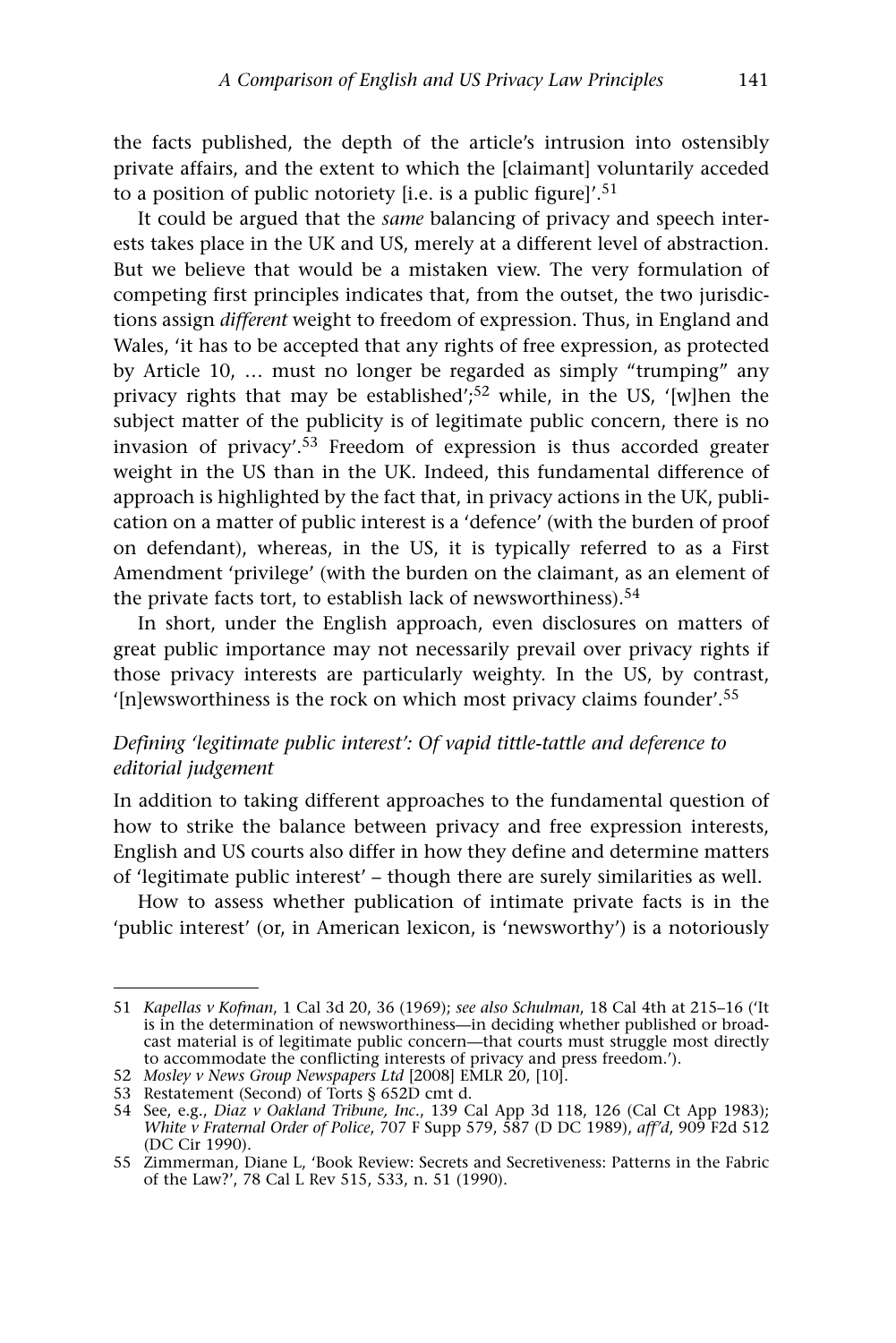**difficult question that has bedevilled courts around the world. As one court has noted, if newsworthiness is completely 'descriptive' – if all coverage that sells papers or boosts ratings is deemed newsworthy – then 'it would seem to swallow the publication of private facts tort' since 'it would be difficult to suppose that publishers were in the habit of reporting occurrences of little interest'.56 At the other extreme, if newsworthiness is viewed as a purely normative concept (with courts picking and choosing what is and is not meritorious reporting), 'the courts could become to an unacceptable degree editors of the news and self-appointed guardians of public taste'.57**

**Inevitably, the very task of determining whether publication of private facts furthers a legitimate public interest 'does involve courts to some degree in a normative assessment'.<sup>58</sup> Yet, in the US, two important principles apply to limit the risk that assessments of newsworthiness will be dictated by the individual tastes of judges or jurors. First, 'newsworthiness' is not limited to 'news' in the narrow sense of just reports of current events involving issues of public debate. 'It also extends to the use of names, likenesses or facts in giving information to the public for purposes of education, amusement, or enlightenment, when the public may reasonably be expected to have a legitimate interest in what is published.'<sup>59</sup> Thus, in American invasion of privacy litigation, 'the constitutional guarantees of freedom of expression apply with equal force to the publication whether it be a news report or an entertainment feature'.<sup>60</sup> Articulating the American approach, former Supreme Court Justice Sandra Day O'Connor has noted that '[c]ourts should be chary of deciding what is and what is not news'.<sup>61</sup>**

**In addition to broadly defining the types of uses deemed 'newsworthy', US courts also typically give 'considerable deference' to the editorial judgements of reporters and editors.62 United States courts require that, for the newsworthiness privilege to apply, there must be a 'logical nexus' between publication of the private facts at issue and a matter of legitimate public concern (what English courts call 'proportionality').63 But sensitive to the**

**<sup>56</sup>** *Shulman***, 18 Cal 4th, at 218 (quoting, in part, Comment, 'The Right of Privacy: Normative-Descriptive Confusion in the Defense of Newsworthiness', 30 U Chi L Rev 722, 734 (1963)).**

**<sup>57</sup>** *Shulman,* **18 Cal 4th at 219.**

**<sup>58</sup>** *Ibid.* **at 222.**

**<sup>59</sup> Restatement (Second) of Torts § 652D cmt j.**

**<sup>60</sup>** *Gill v Hearst Publishing Co***, 40 Cal 2d 224, 229 (Cal 1953) (no invasion of privacy from publication in a magazine showing a couple embracing at the Los Angeles Farmers' Market).**

**<sup>61</sup>** *Harper & Row Publishers v Nation Enterprises***, 471 US 539, 561 (1985) (quoting Judge Meskill).**

**<sup>62</sup>** *Shulman,* **18 Cal 4th at 224.**

**<sup>63</sup> See, e.g.,** *Shulman***, 18 Cal 4th at 224;** *Campbell,* **614 F2d at 397;** *Cinel v Connick***, 15 F3d**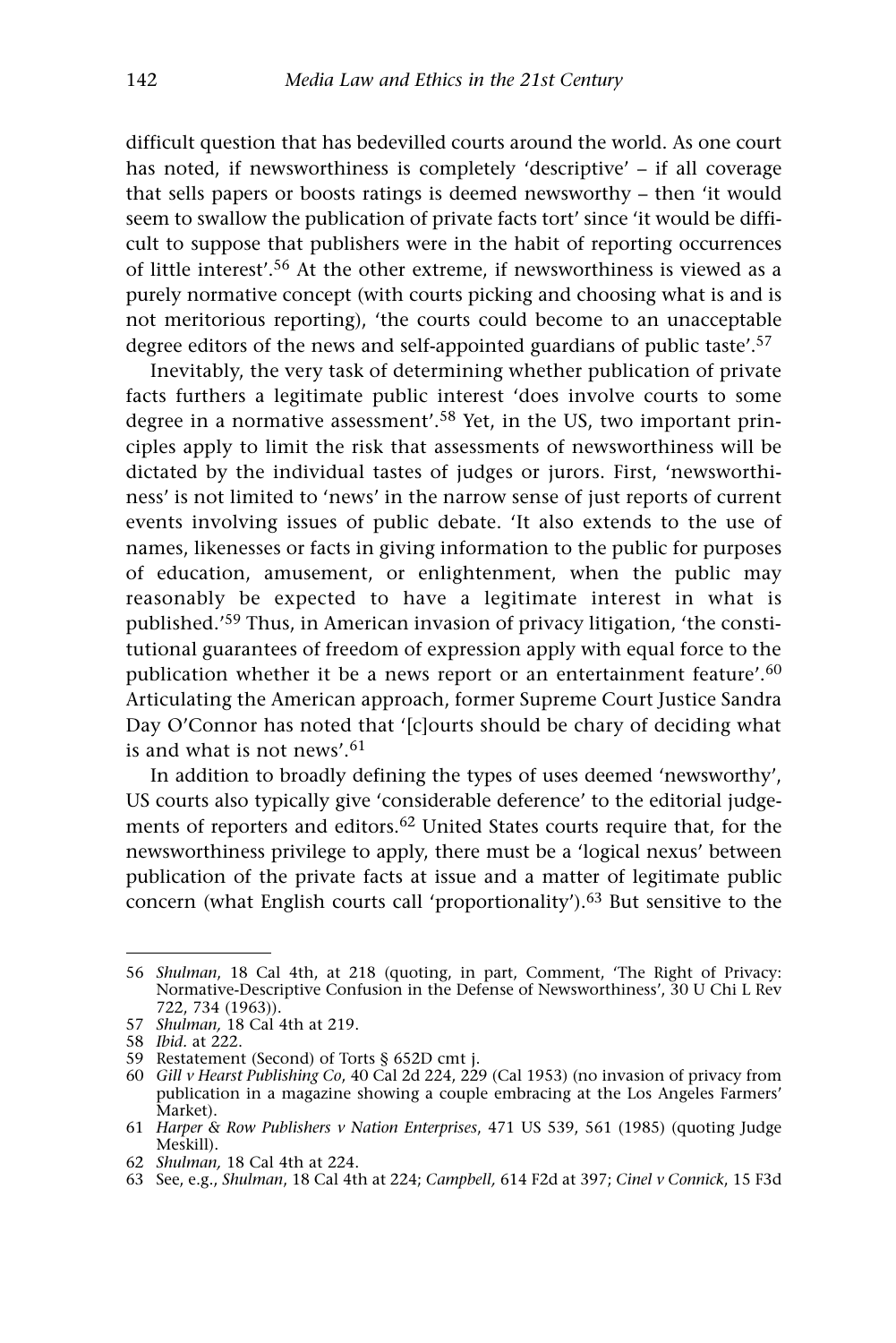**need to avoid unconstitutional interference with editorial judgment, US courts have consistently stated that '[t]he constitutional privilege to publish truthful material "ceases to operate only when an editor abuses his broad discretion to publish matters that are of legitimate public interest"'.64 Or, as one jurist more succinctly put it, except for extreme cases involving morbid prying for its own sake, 'it is not for a court or jury to say how a particular story is best covered'.65**

**These limiting principles in the United States stand in stark contrast to the English approach. Unlike the deference given to editorial judgment in the US, in England and Wales the assessment of whether publication of private information constitutes a matter of public interest is very much an issue solely in the hands of the judge – with English jurists taking a decidedly more sceptical view of the press. The concept of 'proportionality' is key under the European Convention on Human Rights, and it is not uncommon for an English judge to dissect an article post-publication to determine which parts of it 'overstepped' the mark. Yet this can lead to unpredictability and a divergence in opinion between judges as to where the precise line should be drawn. This is best exemplified by the** *Campbell* **case, in which a majority of the House of Lords held that the defendant newspaper was entitled to publish the** *fact* **of Naomi Campbell's drug addiction and treatment as a matter of public interest, but that the newspaper had overstepped the bounds of what could legitimately be published by disclosing additional details about her treatment and publishing a photograph of her coming out of a Narcotics Anonymous meeting. Lord Nicholls and Lord Hoffmann (dissenting), however, found that these additional details were 'peripheral' and did not materially add to the level of intrusion. Lord Nicholls also thought that the details added important colour and conviction to the story and were well within the bounds of editorial discretion – a position not shared by the majority.**

**<sup>1338, 1346 (5</sup>th Cir 1994) ('substantially related');** *Ross v Midwest Communications, Inc.***, 870 F2d 271, 274 (5th Cir 1989) ('logical nexus');** *Gilbert,* **665 F2d at 308 ('substantial relevance');** *Haynes v Alfred A Knopf, Inc.***, 8 F3d 1222, 1233 (7th Cir 1993) (facts 'germane' to story);** *Vassiliades v Garfinckel's Brooks Bros, Inc.***, 492 A2d 580, 590 (DC Ct App 1985) ('logical nexus').**

**<sup>64</sup>** *Shulman***, 18 Cal 4th at 225 (quoting, in part,** *Gilbert v Medical Economics Co.***, 665 F2d 305, 308 (10th Cir 1981).**

**<sup>65</sup>** *Ibid.* **at 225; see also** *Howard v Des Moines Register & Tribune Co.***, 283 NW2d 289, 302 (Iowa 1979) ('In determining whether an item is newsworthy, courts cannot impose their own views about what should interest the community.');** *Heath v Playboy Enterprises***, 732 F Supp 1145, 1149, n. 9 (SD Fla 1990) ('[T]he judgment of what is newsworthy is primarily a function of the publisher, not the courts.');** *Glickman v Stern***, 19 Media L Rep. 1769, 1776 (Sup Ct NY Co 1991) ('It is well-settled that the courts will not endeavour to supplant the editorial judgment of the media in determining what is "newsworthy" or of "public interest".').**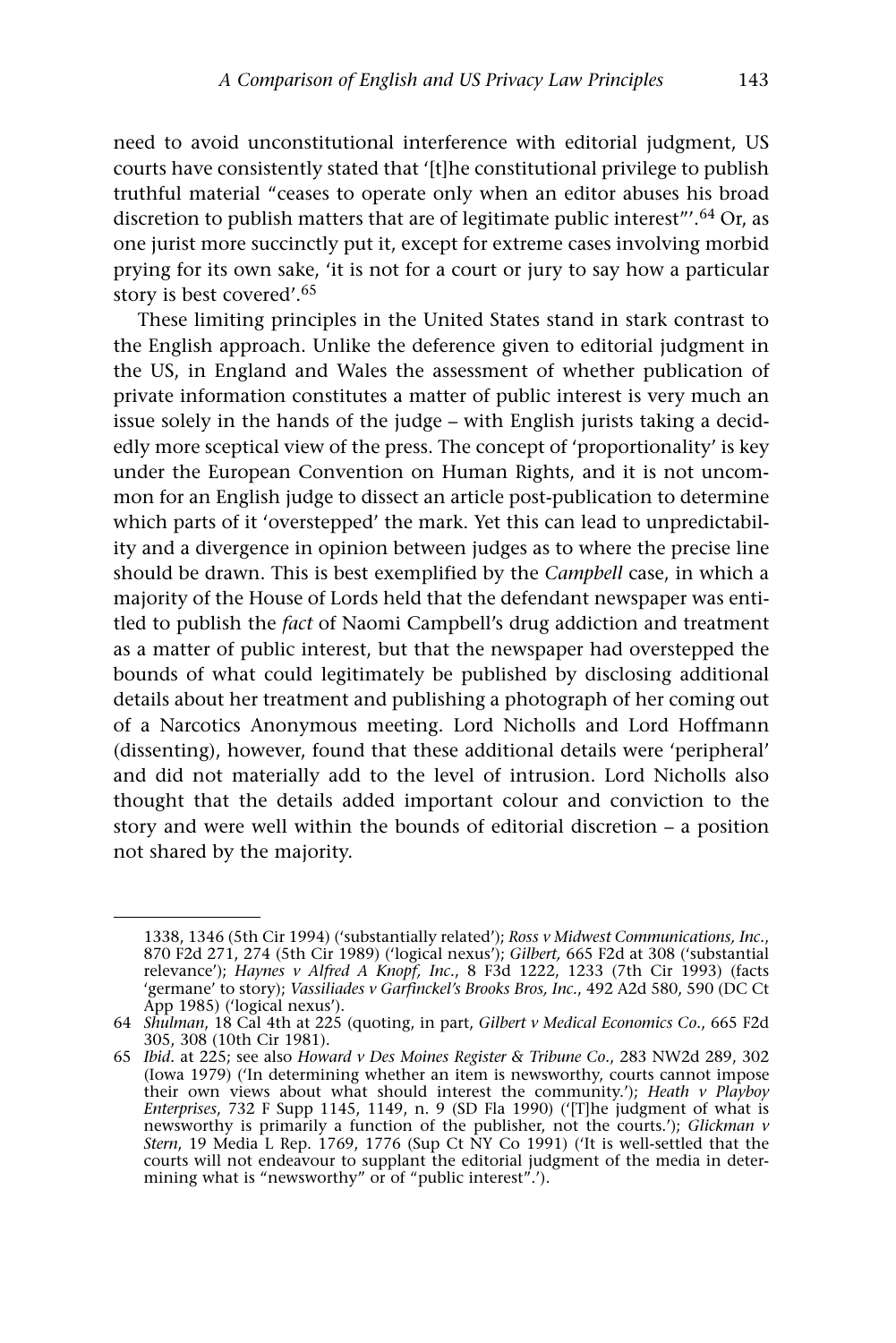**The close scrutiny which English courts pay to issues of proportionality can also be seen in** *Browne v Associated Newspapers Ltd***, <sup>66</sup> a case in which the ex-partner of Lord Browne of Madingley, the then Group Chief Executive of BP, sought to sell his story to the** *Mail on Sunday***. In considering whether an injunction should be granted, the Court of Appeal separated out and carefully examined each category of information to be published by the newspaper. The Court made a distinction between reporting the 'bare fact' of a sexual relationship and information as to the contents and detail of that relationship.67 The result was that the Court of Appeal upheld an injunction which closely dictated which categories of information could and could not be published. This type of 'blue-pencilling' of news articles by judges is quite different from the US approach, under which 'courts do not, and constitutionally could not, sit as superior editors of the press'.68**

**So too, in contrast to the broad First Amendment definition of 'newsworthiness' in the United States (encompassing, as it does, entertainment features as well as political news), English and European courts take a decidedly narrower view of when publication of private information is 'in the public interest'. Under the European approach – laid down by the European Court of Human Rights in** *Von Hannover (No. 1)* **and adopted by the UK Court of Appeal in** *Ntuli v Donald***<sup>69</sup> – the 'decisive factor' is 'the contribution that the published photos and articles make to a debate of general interest'. Following the** *Von Hannover (No. 1)* **decision, there was concern among many that the 'debate of general interest' standard would preclude assertion of a public interest defence in all but a small class of privacy cases involving information mainly about crimes or about politicians in the exercise of their official functions. However, in more recent decisions, such as** *Von Hannover v Germany (No. 2)***, <sup>70</sup> the European Court of Human Rights has indicated that, depending on the circumstances of the case, a debate of general interest may also be found where publication of private information concerns 'sporting issues or performing artists'.71 In** *Von Hannover (No. 2)* **– Princess Caroline's second outing at the Court over gossip magazine photos – the Court held that photos of Princess Caroline on holiday, which were accompanied by an article reporting that her father Prince Rainier III was severely ill at home, contributed 'to some degree' to a 'debate of general**

**<sup>66</sup> [2008] QB 103.**

**<sup>67</sup>** *Ibid.* **at [67].**

**<sup>68</sup>** *Shulman***, 18 Cal 4th at 229***;* **see also** *Ross,* **870 F2d at 275 ('Exuberant judicial bluepencilling after-the-fact would blunt the quills of even the most honourable journalists.').**

**<sup>69 [2011] 1</sup> WLR 294 at [20].**

**<sup>70 [2012]</sup> ECHR 228.**

**<sup>71</sup>** *Ibid***. at [109].**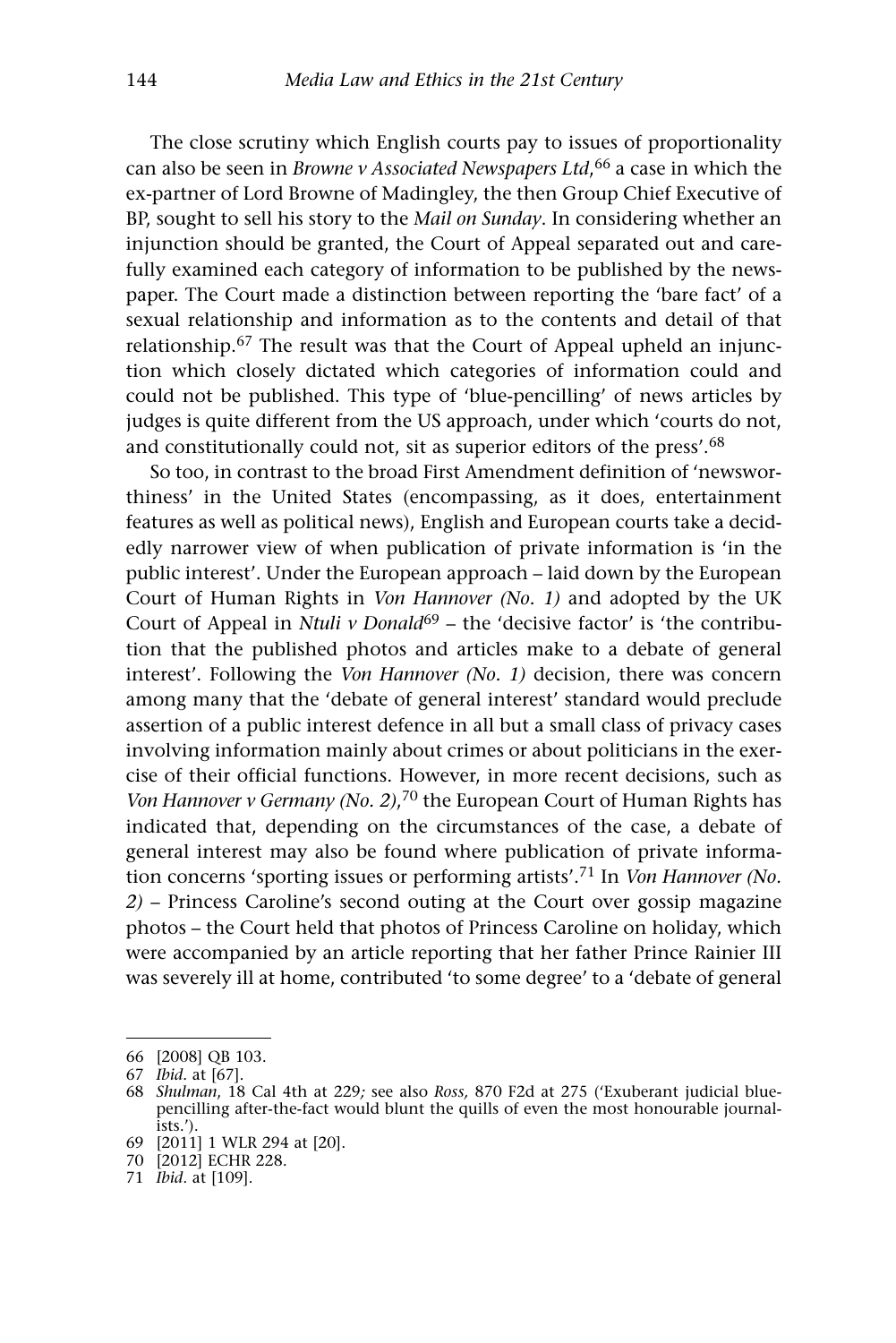**interest' involving her father's illness and her reaction to, and conduct during, that illness. At the same time, however, the Court commented favourably that '[i]t is worth mentioning' that the German courts had upheld an injunction forbidding publication of two other photos of Caroline 'precisely on the ground that they were being published for entertainment purposes alone'.72 Thus, while the** *Von Hannover (No. 2)* **decision does indicate that the European Court of Human Rights may be willing to grant a bit more latitude for entertainment reporting than originally thought, it does not mark a fundamental shift away from the 'debate of general interest' requirement that the Court has required for reporting on private matters.**

**In the English courts as well, there has long been a judicial distaste towards celebrity gossip which is perceived to serve no public interest purpose. For example, Baroness Hale in** *Jameel v Wall Street Journal Europe Sprl***<sup>73</sup> distinguished between a 'real public interest' and information which merely interests the public, stating that 'the most vapid tittle-tattle about the activities of footballers' wives and girlfriends interests large sections of the public but no one could claim any real public interest in our being told all about it'. So too, in** *Campbell v MGN***, Lord Hope made clear that 'newsworthiness' – the touchstone of US law – was not a criterion that was applicable in English law, stating that it was 'not enough to deprive Miss Campbell of her right to privacy that she is a celebrity and that her private life is newsworthy'.74**

**In sum, in assessing 'public interest' in privacy litigation, English and US courts follow very different rules of the road.**

#### **Injunctions and damages**

**The differences in the US/UK approach to privacy also carry over into the remedies available for alleged privacy violations. Pre-publication injunctions are almost never granted in the US. Under First Amendment principles,**

**<sup>72</sup>** *Ibid.* **at [118].**

**<sup>73 [2007] 1</sup> AC 359 at [147].**

**<sup>74 [2004] 2</sup> AC 457 at [120]. Notwithstanding these general pronouncements, English courts have extended the boundaries of 'public interest' in a few sporting figure and celebrity cases. For example, in** *Ferdinand v MGN Ltd* **[2011] EWHC 2454 (QB), Nicol J found after a full trial that a 'kiss and tell' story published in the** *Sunday Mirror* **was justified in the public interest because it showed that the wholesome image the claimant footballer had projected to the public about himself was false and that there was an ongoing public interest in his suitability for the role of England captain. In** *McClaren v News Group Newspapers Ltd* **[2012] EWHC 2466 (QB) – a controversial decision – the judge found that there was a legitimate interest in publishing information about the extramarital affair of the claimant, a manager for a Dutch football team and a former England manager, as he was a public figure from whom higher standards of conduct could reasonably be expected.**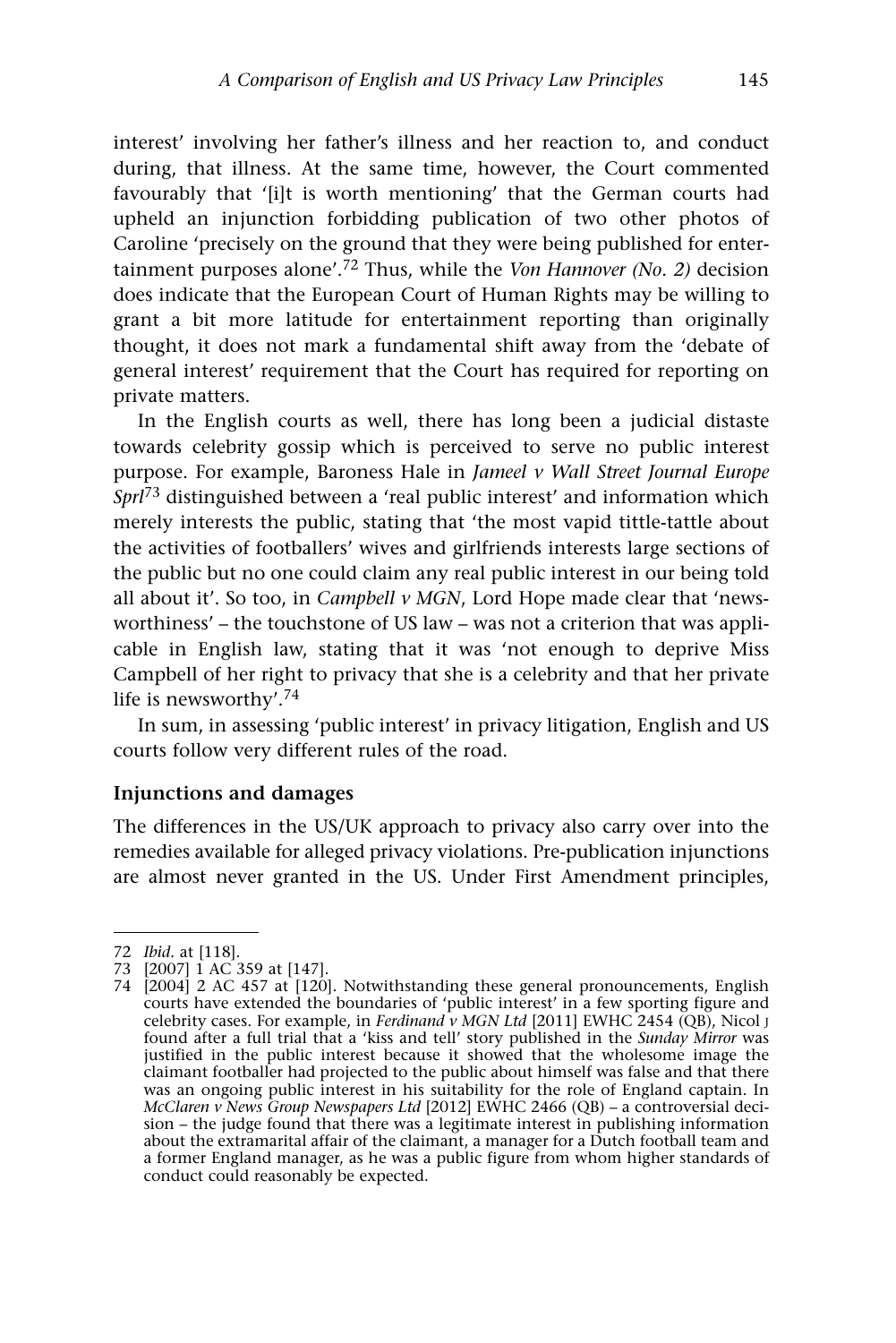**'[p]rohibiting the publication of a news story … is the essence of censorship', is presumptively unconstitutional and is theoretically permissible only under the most extraordinary circumstances involving irreparable injury to national security (such as reporting troop movements in time of war) or other interest of similar magnitude.<sup>75</sup> As a result, the remedy of a claimant alleging publication of private facts is invariably confined to postpublication damages.<sup>76</sup>**

**In contrast, pre-publication injunctions are more commonly granted in England and Wales to provide protection for privacy rights. The availability of this remedy is considered by English claimants to be a key advantage of privacy claims over libel, where it is far more difficult to obtain interim injunctions due to the age-old hurdles in** *Bonnard v Perryman***, <sup>77</sup> by which an injunction will not be granted unless the court is satisfied that a defence of justification (or other defence) cannot succeed. This advantage has been exploited in several cases where complaints that were plainly about damage to reputation have been 'squeezed' into actions for breach of privacy/confidence in an attempt to circumvent the** *Bonnard v Perryman* **roadblocks. English courts, however, have become more astute to this tactic and in some cases have refused injunctions partly for this reason.78**

**Damages in the UK for breaches of privacy are fairly modest, especially when compared to the awards granted to successful privacy claimants in the US. The highest recorded award was £60,000 in** *Mosley***, <sup>79</sup> a case in which the trial judge, Eady J, stated that the scale of the claimant's distress and indignity was 'difficult to comprehend' and 'probably unprecedented', after the** *News of the World* **famously published photographs and video footage of the claimant engaging in sexual acts with five prostitutes. Other privacy awards have not come nearly as high, with most remaining in the £2,000–£15,000 bracket.**

**<sup>75</sup>** *Procter & Gamble Co. v Bankers Trust Co.***, 78 F3d 219, 225 (6th Cir 1996) (citation omitted).** *See also New York Times Co. v United States***, 403 US 713, 726 (1971) (Brennan, J, concurring) ('Pentagon Papers case');** *Nebraska Press Ass'n v Stuart***, 427 US 539, 559 (1976) (prior restraints against the media constitute 'the most serious and the least tolerable infringement on First Amendment rights');** *In re Providence Journal Co.***, 820 F2d 1342, 1348 (1st Cir 1986) ('In its nearly two centuries of existence, the Supreme Court has never upheld a prior restraint on pure speech'),** *modified on reh'g en banc***, 820 F2d 1354 (1st Cir 1987),** *cert. dismissed on other grounds***, 485 US 693 (1988).**

**<sup>76</sup> In a handful of cases where the claimant was seeking to stop harassing intrusion** *conduct***, and not seeking to enjoin publication, US courts have on occasion granted injunctions against harassing, paparazzi-type behaviour.** *See Galella v Onassis***, 487 F2d 986 (2d Cir 1973) (injunction against intrusion and harassment of Jackie Onassis by photographer);** *Wolfson v Lewis***, 924 F Supp 1413 (ED Pa 1996) (preliminary injunction issued against the intrusive behaviour of TV investigative reporters).**

**<sup>77</sup> [1891] 2 Ch 269.**

**<sup>78</sup> See, e.g.,** *Viagogo v Myles & Others* **[2012] EWHC 433 (Ch);** *Terry v Persons Unknown* **[2010] Fam Law 453.**

**<sup>79 [2008]</sup> EMLR 20.**